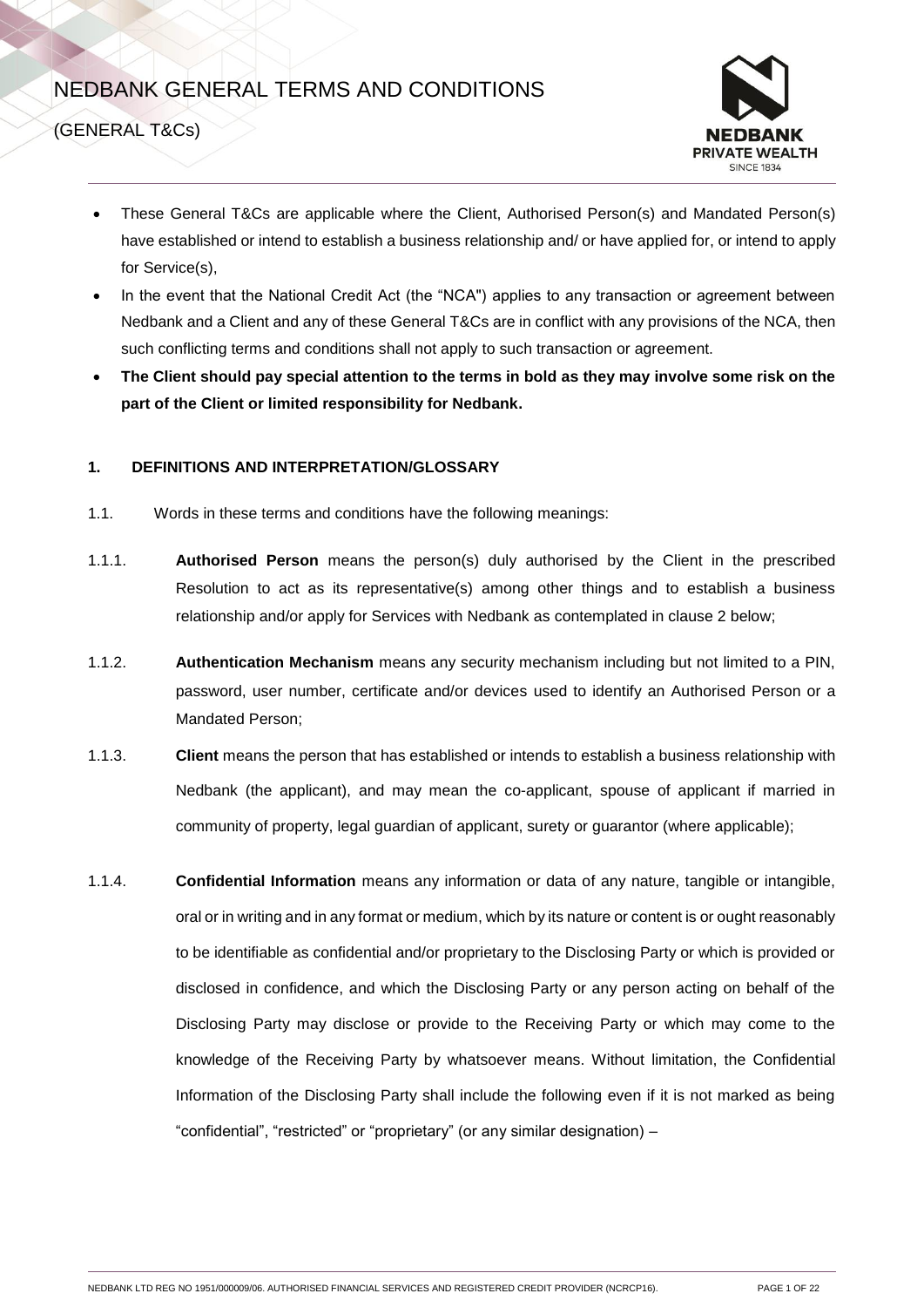

- 1.1.4.1. information relating to the Disclosing Party's business activities, business relationships, products, services, processes, data, and Staff, including agreements to which the Disclosing Party is a party;
- 1.1.4.2. the Disclosing Party's technical, scientific, commercial, financial and market information, methodologies, formulae and trade secrets;
- 1.1.4.3. the Disclosing Party's architectural information, demonstrations, plans, designs, drawings, processes, process maps, functional and technical requirements and specifications, and the data relating thereto;
- 1.1.4.4. Intellectual Property that is proprietary to the Disclosing Party or that is proprietary to a third party, including but not limited to Third Party products and data relating to the customers of the Disclosing Party; and
- 1.1.4.5. where the Disclosing Party is Nedbank, demographic and other data relating to any Staff or potential Staff of Nedbank, which data may be disclosed to the Supplier by Nedbank in order for the Supplier to perform the Services for Nedbank in terms of this Agreement.

Confidential Information excludes information of data which –

- 1.1.4.6. is lawfully in the public domain at the time of disclosure thereof to the Receiving Party; or
- 1.1.4.7. subsequently becomes lawfully part of the public domain by publication or otherwise; or
- 1.1.4.8. is or becomes available to the Receiving Party from a source other than the Disclosing Party which is lawfully entitled without any restriction on disclosure to disclose such Confidential Information to the Receiving Party; or
- 1.1.4.9. is disclosed pursuant to a requirement or request by operation of law, regulation or court order but then only to the extent so disclosed and then only in the specific instance and under the specific circumstances in which it is obliged to be disclosed;

provided that –

- 1.1.4.10. the onus shall at all times rest on the Receiving Party to establish that such information falls within such exclusions; and
- 1.1.4.11. the information disclosed will not be deemed to be within the foregoing exclusions merely because such information is embraced by more general information in the public domain or in a Party's possession; and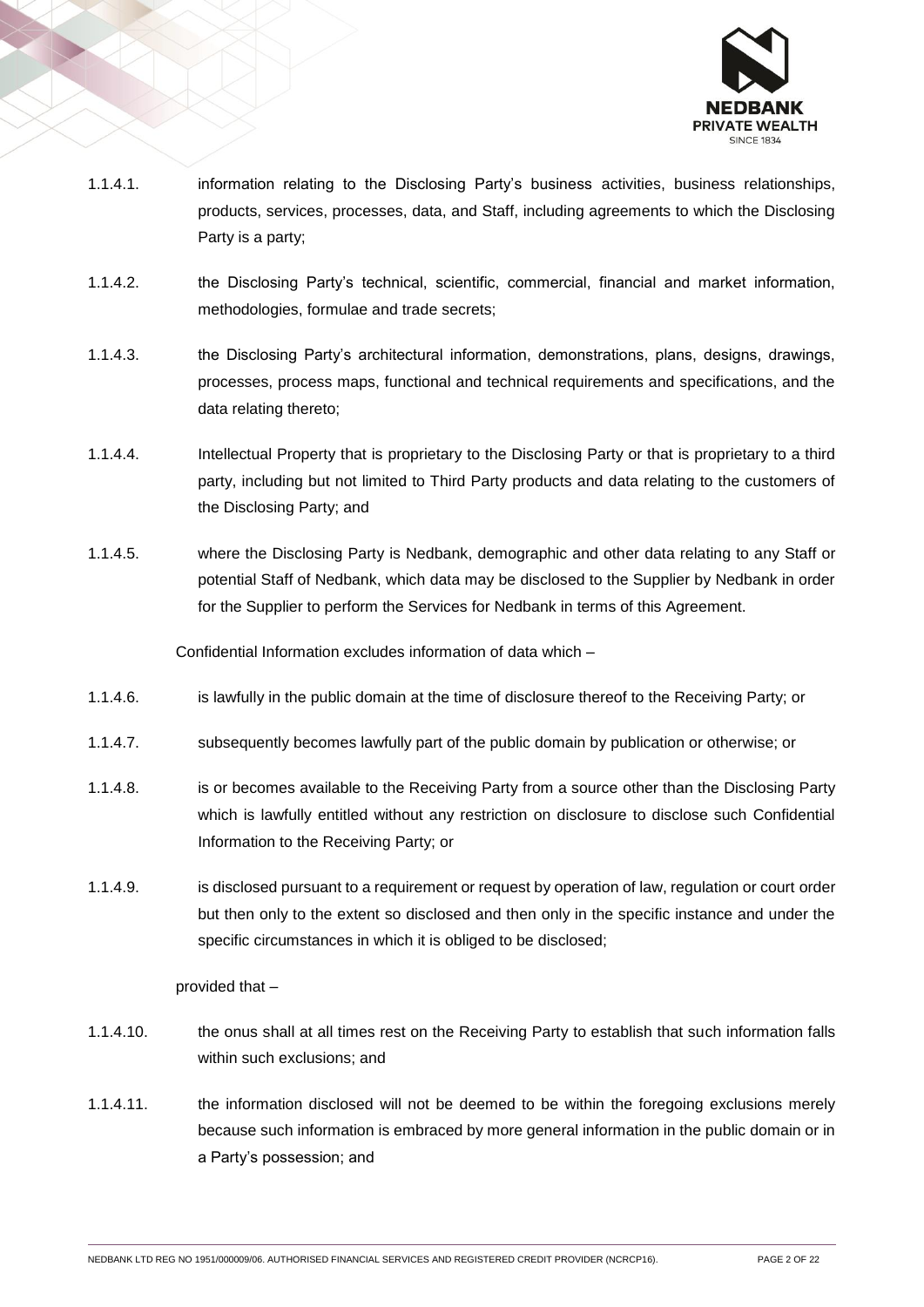

- 1.1.4.12. any combination of features will not be deemed to be within the foregoing exclusions merely because individual features are in the public domain or in a Party's possession, but only if the combination itself is in the public domain or in a Party's possession. The determination of whether information is Confidential Information shall not be affected by whether or not such information is subject to, or protected by, common law or statute related to copyright, patent, trademarks or otherwise;
- 1.1.5. **Electronic Signature** means an electronic signature contemplated in Section 1 of the Electronic Communications and Transaction Act 25 of 2002 as amended and implemented in accordance with Clause 18.
- 1.1.6. **Fees** means charges, costs, service and transaction fees, administration charges and any other amount(s) payable by the Client to Nedbank in consideration for the Services;
- 1.1.7. **Insolvency Event** means the occurrence of any of the following events in relation to the Client –
- 1.1.7.1. the Client is wound up, liquidated, deregistered or placed under business rescue, in any such event whether provisionally or finally and whether voluntary or compulsorily, or the Client passes a resolution providing for such an event and/or taking any procedural steps in relation to such an event; or
- 1.1.7.2. the Client becomes insolvent or commits any act which is, or if it were a natural person, would be an act of insolvency as contemplated in the Insolvency act, 1936;
- 1.1.8. **Intellectual Property** means any know-how (that is not in the public domain), invention, patent, design, logo, trademark, copyright material, multimedia works and computer software programmes, domain names and URLs, databases and rights in databases, goodwill, processes, methodology and all other intellectual property that may exist anywhere in the world and any applications for registration of such intellectual property;
- 1.1.9. **General T&Cs** means these Nedbank General Terms and Conditions, as may be amended from time to time, including all notices and correspondence that Nedbank may send to the Client from time to time;
- 1.1.10. **Mandated Persons** means any person, to whom the Authorised Person has delegated its powers and authority to take up and/or perform any act in respect of any Service;
- 1.1.11. **NCA** means the National Credit Act 34 of 2005, as amended from time to time;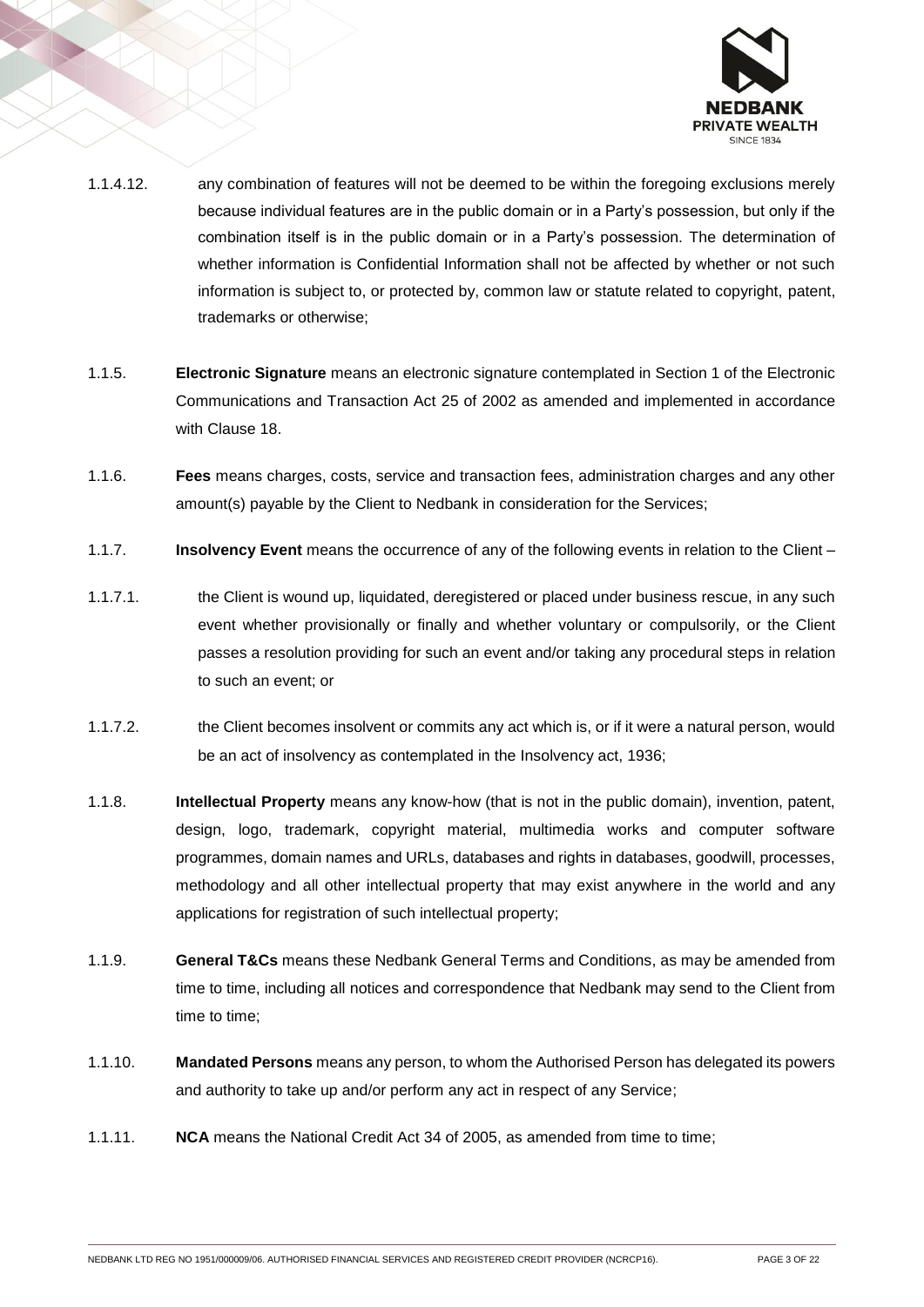

- 1.1.12. **Nedbank** means Nedbank Group Limited Registration number, 1966/010630/06, including Nedbank Limited Registration number 1951/0000009/06, and any other direct or indirect South African subsidiaries thereof;
- 1.1.13. **Nominated Account** means the Nedbank account(s) selected by the Client which may be utilised to credit amounts due to the Client and to debit any Fees due by the Client to Nedbank;
- 1.1.14. **Parties** means the Client and Nedbank and **Party** means any one of them;
- 1.1.15. **Personal Information** means personal information as defined in the Protection of Personal Information Act 4 of 2013;
- 1.1.16. **Process/Processing** has the same meaning assigned thereto in the Protection of Personal Information Act 4 of 2013;
- 1.1.17. **Resolution** means a prescribed form appointing the Authorised Person, that is signed by the natural person(s) acting on behalf of the Client where the Client is juristic person;
- 1.1.18. **Sanctions** means trade, economic or financial sanctions, laws, regulations, embargoes or restrictive measures administered, enacted or enforced by any Sanctioning Body;
- 1.1.19. **Sanctioning Body** means any one or a combination of the following entities:
- 1.1.19.1. the Office of Foreign Assets Control of the Department of Treasury of the United States of America;
- 1.1.19.2. the United Nations Security Council;
- 1.1.19.3. the European Union or any participating member state of the European Union;
- 1.1.19.4. Her Majesty's Treasury of the United Kingdom; and
- 1.1.19.5. any other sanctions authority body in South Africa or of a foreign country in whose currency Nedbank may facilitate payment.
- 1.1.20. **Sanctions List** means the lists or specially designated national entity or designated natural persons or juristic entities (or equivalent) held by a Sanctions Body, and/or any other sanctions lists that Nedbank may from time to time deem necessary or be required to screen, verify and process transactions against;
- 1.1.21. **Sanctioned Country** means a country which is subject to general sanctions or embargo by a Sanctioning Body;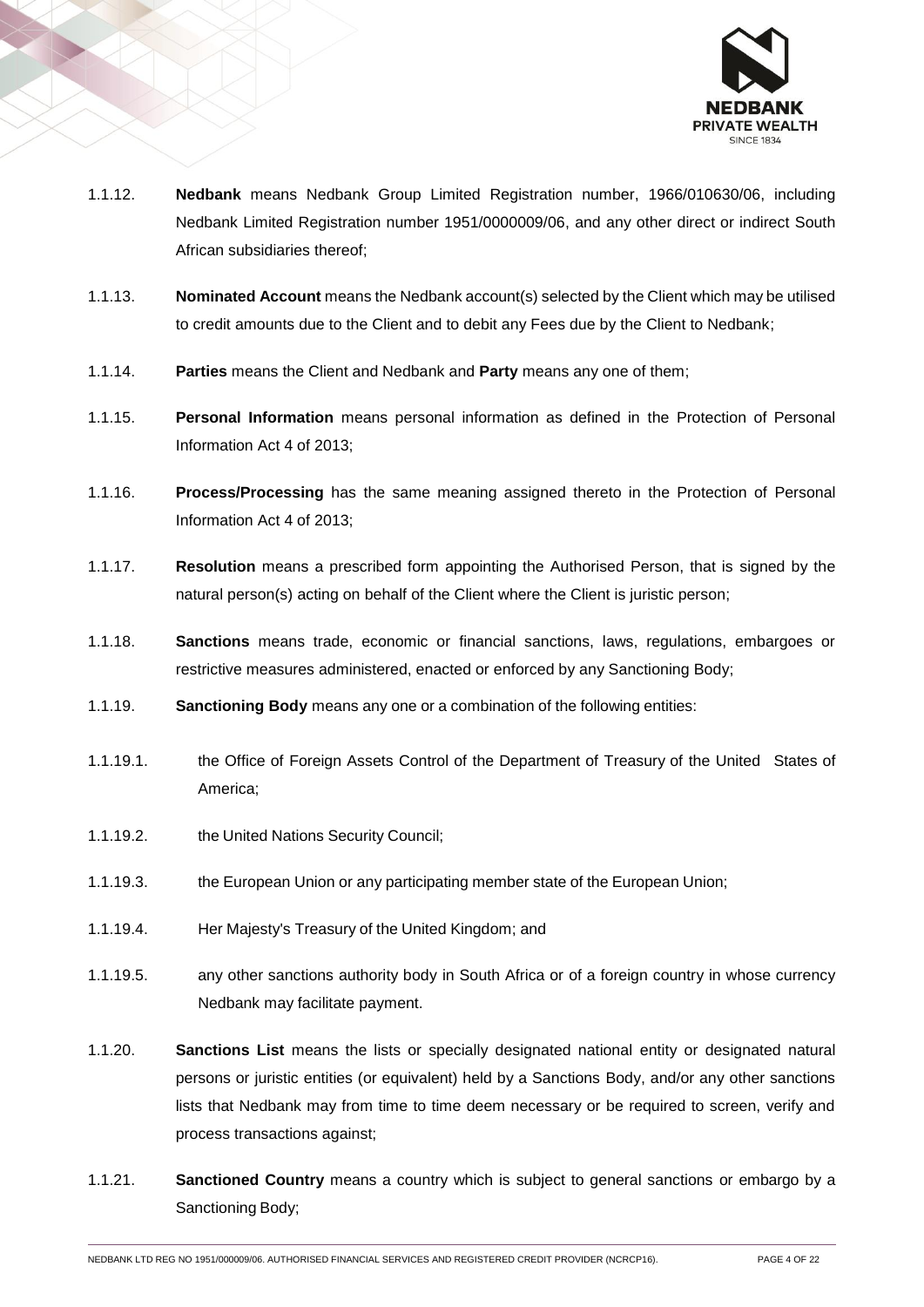

- 1.1.22. **Sanctioned Transaction** means either the use by a Client of amounts in a Nedbank account for the purpose of financing directly or indirectly, in whole or in part, the activities of any, which is on a Sanctions list or which is in a Sanctioned Country, and/or the contribution or making available of amounts paid from an account to any person, and such person intends to use such funds for the purpose of financing directly or indirectly, in whole or in part, the activities of any person which is in a Sanctioned Country and/or is on a Sanction List, in each case to the extent that such financing or provision of funds would be prohibited by Sanctions;
- 1.1.23. **Service(s)** means any and all products and/or services provided by Nedbank from time to time, including the Nedbank accounts linked to such products and services;
- 1.1.24. **Service(s) Terms and Conditions** means the terms and conditions relating to Service(s) including where applicable, these General T&Cs, any manuals that contain standards, rules and procedures in relation to the Services;
- 1.1.25. **Tax** means any tax, levy, impost, duty or other charge or withholding of a similar nature (including any penalty or interest payable in connection with any failure to pay or any delay in paying any Tax);
- 1.1.26. **Tax Deduction** means a deduction or withholding for or on account of Tax from a payment under this General T&Cs or any Service.
- 1.2. In these General T&Cs and any agreement or document pertaining to the Services:
- 1.2.1. clause headings are for reference only and are not to be used in the interpretation of the General T&Cs;
- 1.2.2. no provision will be construed or interpreted against a Party by reason of such Party having or being deemed to have drafted such provision;
- 1.2.3. unless the context indicates a contrary intention, an expression that denotes:
- 1.2.3.1. **applicable law** will include all and any national or international statutes, subordinate legislation and common law, regulations, directives, codes of practice, circulars, guidance notices, position papers, judgements and decisions of any competent authority, or any governmental, intergovernmental or supranational body, agency, department or regulatory, self-regulatory or other authority or organisation;
- 1.2.3.2. **business day** means Monday to Friday, excluding a Saturday, Sunday or any proclaimed public holiday in South Africa;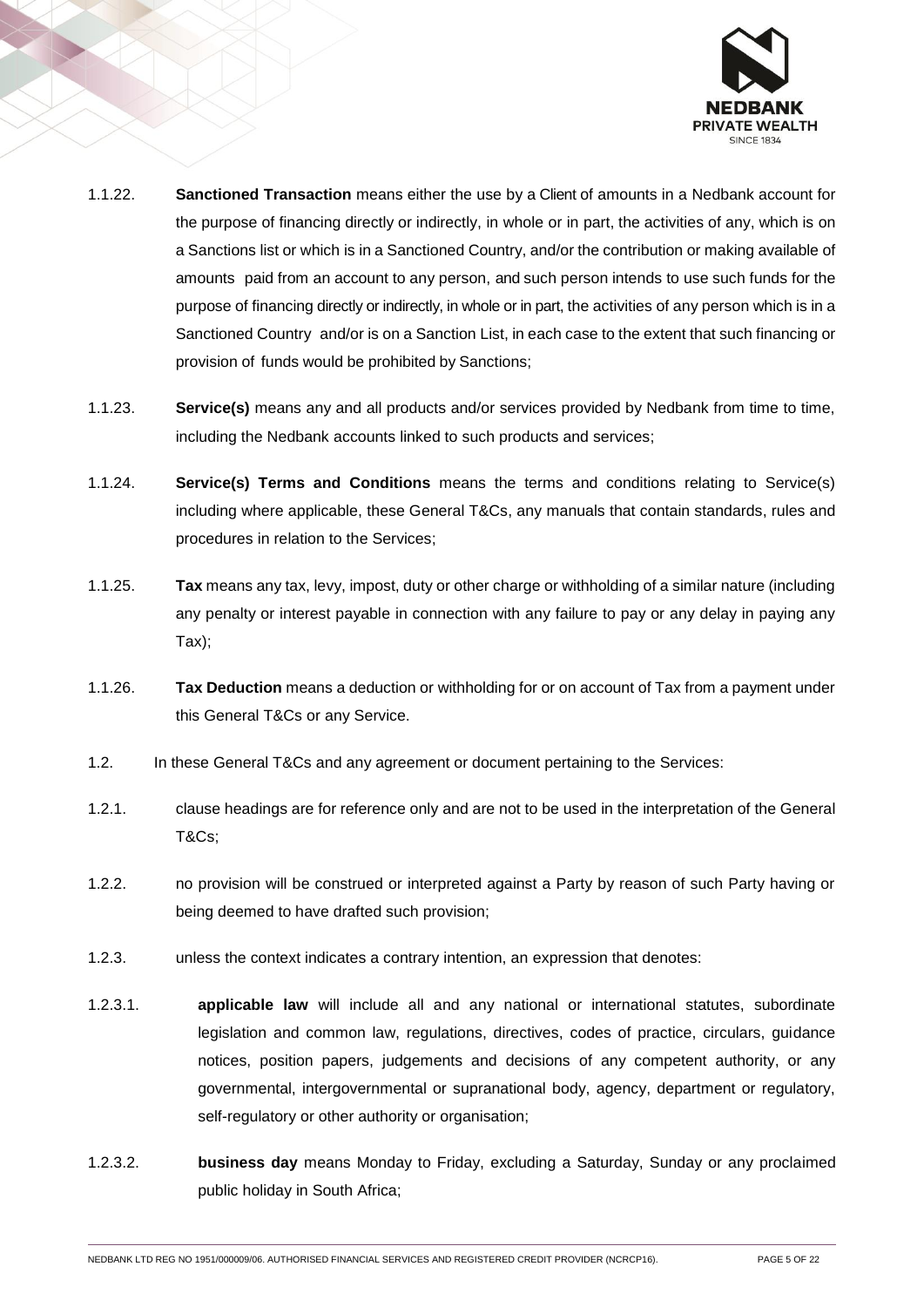

- 1.2.3.3. any **gender** includes the other genders;
- 1.2.3.4. a **person** includes a natural or juristic person (whether registered or unregistered) and
- 1.2.3.5. the **singular** includes the **plural** and vice versa;
- 1.2.4. any substantive provision conferring rights or imposing obligations on any of the Parties and appearing in any of the definitions in clause [1.1](#page-0-0) or elsewhere in the General T&Cs will be given effect to as if it were a substantive provision within the body of the General T&Cs;
- 1.2.5. the use of the word including followed by specific examples will not be construed as limiting the meaning of the general wording preceding it, and the *eiusdem generis* rule shall not be applied in the interpretation of such general wording or such specific example;
- 1.2.6. any reference to **days** will be construed as a reference to calendar days. Unless specifically otherwise provided, any number of days prescribed is determined by excluding the first and including the last day or, where the last day would otherwise falls on a Saturday, Sunday or public holiday, the next Business Day; and
- 1.2.7. a reference to legislation is a reference to legislation as at the date of enactment of the legislation or as it is amended or re-enacted from time to time, and includes all regulations issued under that legislation.

#### **2. BUSINESS RELATIONSHIP**

- 2.1. The Client has established or intends to establish a business relationship with Nedbank. The business relationship is established once the Client has complied with all applicable laws and Nedbank's requirements.
- 2.2. Once the Client has established a business relationship with Nedbank, the Client shall be entitled to Services.
- 2.3. To the extent permitted by applicable laws Nedbank may terminate the Services Terms and Conditions either immediately or on reasonable prior written notice.

#### **3. SERVICES**

3.1. The Authorised Person or Mandated Person (if applicable) may select Services that the Client requires.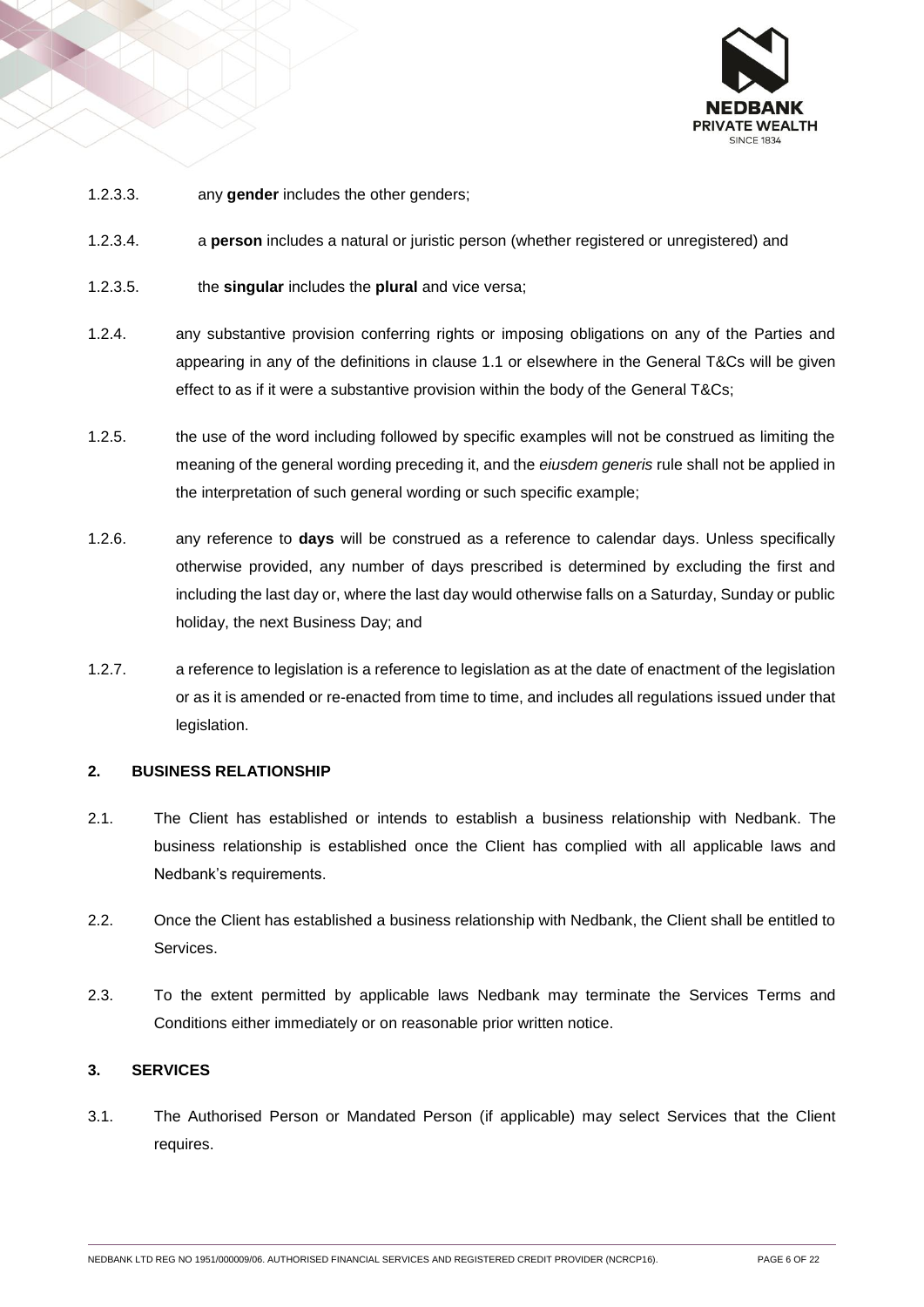

- 3.2. The Client will be obliged to access and use a Service strictly in accordance with the provisions of the applicable Services Terms and Conditions and these General T&Cs.
- 3.3. In the event of conflict or inconsistency between the General T&Cs and/or the Services Terms and Conditions, the provisions of the Services Terms and Conditions will prevail.
- 3.4. Any request or application by a Client for Services may, at the sole discretion of Nedbank, be declined.
- 3.5. To the extent that any applicable law does not apply, Nedbank may -
- 3.5.1. at any time and with reasonable prior notice to the Client amend, suspend and/or withdraw any of the Services.
- 3.5.2. amend the General T&Cs by posting the amended version on the link provided and simultaneously or as soon as possible thereafter, notify the Client.

# **4. FEES AND TAXES**

- 4.1. The Client must pay all Fees when due to Nedbank.
- 4.2. The Client authorises Nedbank to debit any Fees due and or not paid when due against any of the Client's Nedbank accounts.
- 4.3. Interest on all overdue Fees will accrue at a rate not exceeding twice the ruling South African Reserve Bank repurchase rate from time to time plus 10%.
- 4.4. Unless otherwise specified, all Fees set out in each of the Services Terms and Conditions are exclusive of value-added tax and other statutory fees and charges. The Client must pay all valueadded tax and such other statutory fees and charges.
- 4.5. Nedbank may from time to time adjust the Fees. The Client will receive reasonable prior notification of any adjustment to the Fees.
- 4.6. Should the Client wish to change its Nominated Account it must provide Nedbank with prior written request to do so.

# **5. CLIENT'S OBLIGATIONS**

5.1. In order for the Client to use any of the Services, the Client must ensure that its electronic information systems and hardware such as its computers, tablets, smartphones and the like are able to communicate with Nedbank's electronic information systems.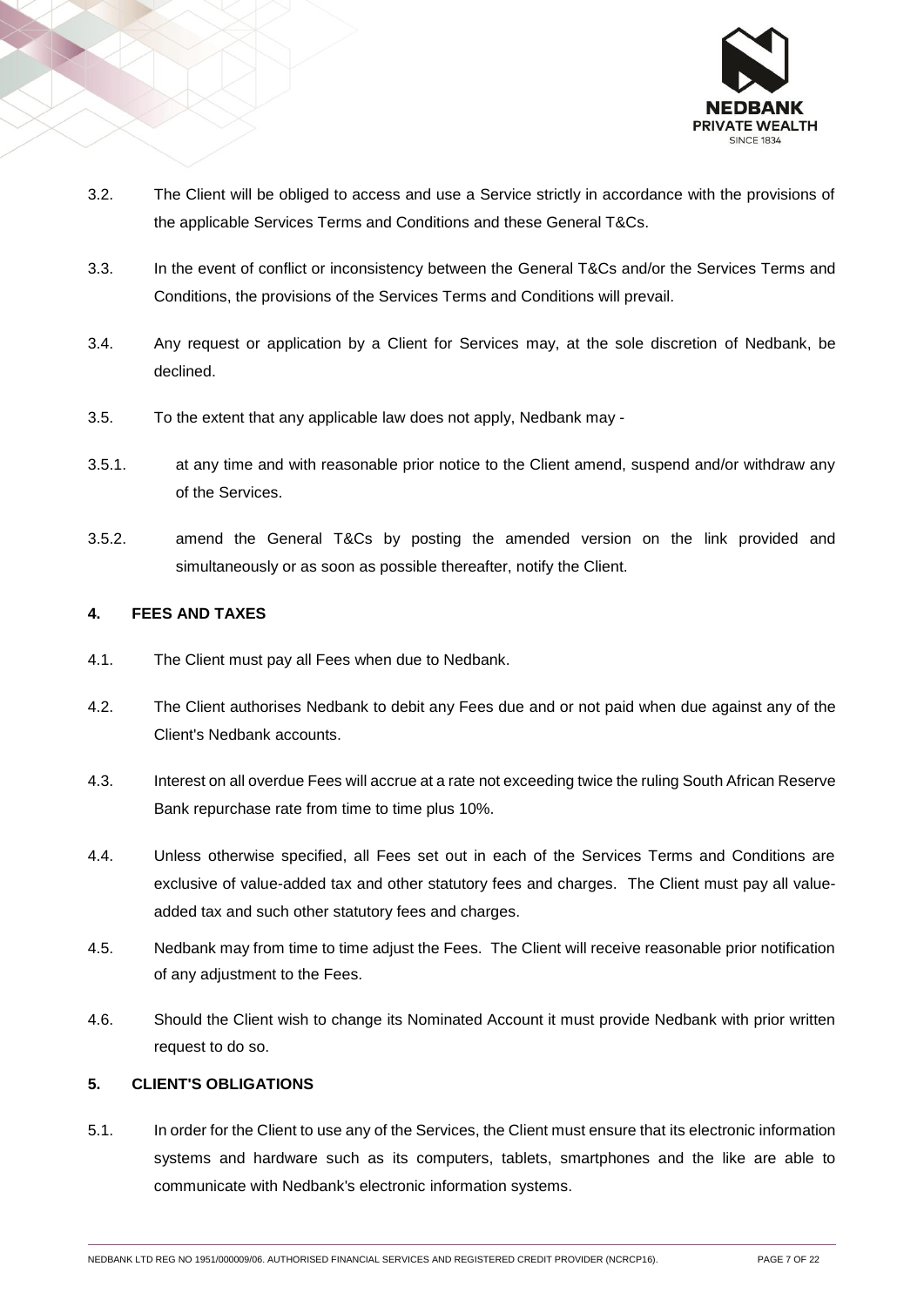

- 5.2. The Client must comply with Nedbank's specifications concerning the installation and configuration of the Client's electronic information systems and any specifications set out in the Services' Terms and Conditions.
- 5.3. It is the Client's responsibility to maintain all applicable software licence arrangements directly with the third-party licensors of any software, to pay any applicable licence fees and to procure all necessary telecommunications lines, hardware, software and consumable materials (as well as all necessary updates or upgrades to any of the foregoing) required for the Client's access to and use of the Services.
- 5.4. The Client must:
- 5.4.1. adhere to the operating, maintenance and security requirements and procedures (including encryption standards) required by Nedbank and must ensure that its electronic information systems are free from destructive programmes including, without limitation, any viruses, worms and spyware;
- 5.4.2. adhere to all applicable laws and Services Terms and Conditions when using the Services;
- 5.4.3. ensure the integrity, safekeeping and confidentiality of all communication lines, data and other Confidential Information;
- 5.4.4. ensure the integrity, safekeeping and confidentiality of Authentication Mechanisms and take adequate steps to ensure that its employees do not share Authentication Mechanisms with any other persons; and
- 5.4.5. ensure that the Services are not accessed or used, and that no other relevant functions are performed, by anyone other than persons authorised to do so.
- 5.5. The Client acknowledges that the responsibility of safeguarding the Authentication Mechanisms lies solely with the Client. Except to the extent that Nedbank acted with gross negligence or fraudulent intent, Nedbank will not be liable for any costs incurred or loss or damage suffered by the Client, relating to or arising from the loss, theft, use or misuse of any Authentication Mechanism after delivery thereof to the Client;
- 5.6. The Client must, on becoming aware of any breach of the confidentiality or security obligations or the loss or theft of any Authentication Mechanisms, immediately advise Nedbank thereof;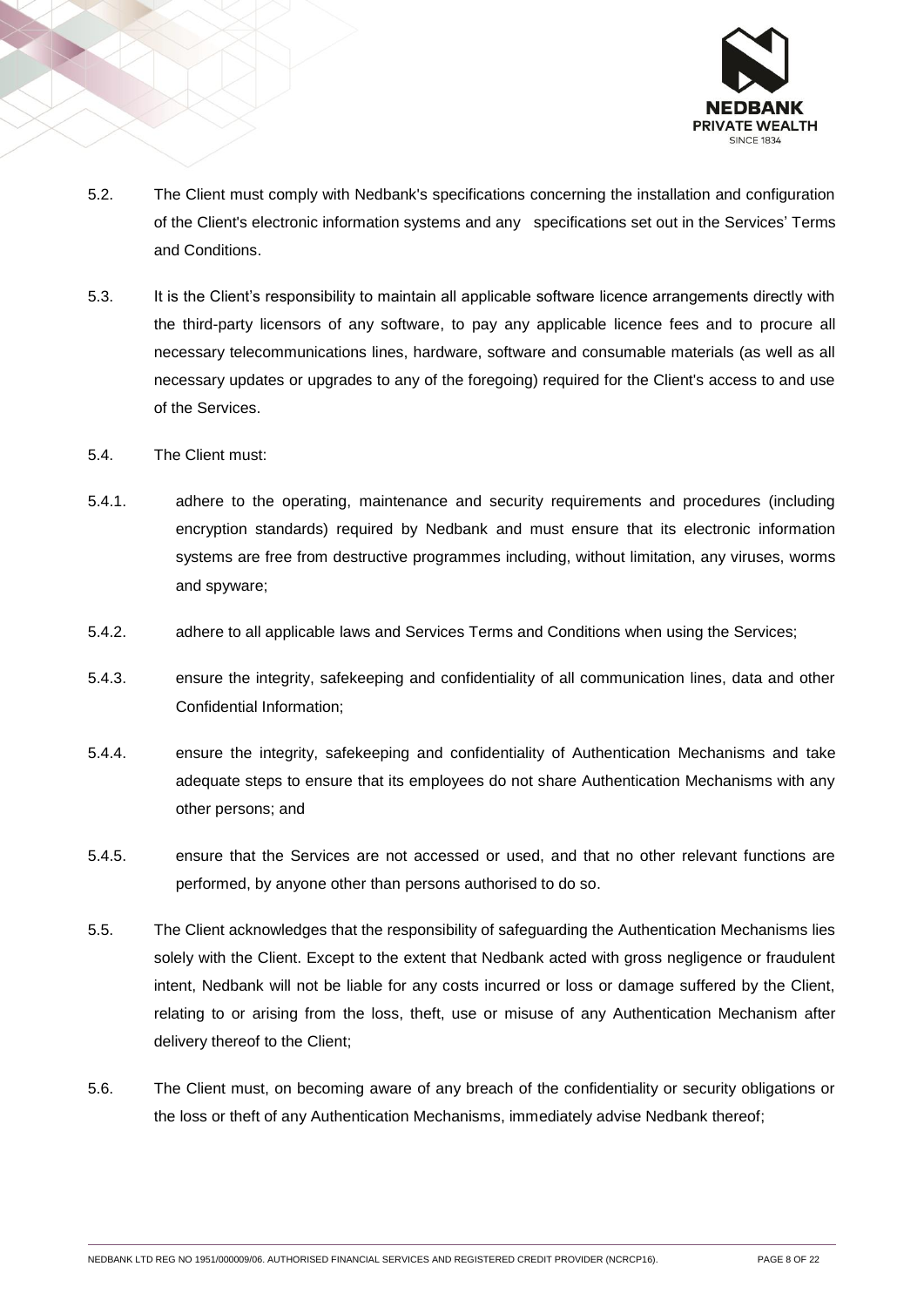

- 5.7. The Client must immediately advise Nedbank of any error or inaccuracy contained in any systemgenerated electronic confirmation issued by Nedbank in relation to a transaction executed in terms of a Client's instruction. Nedbank reserves the right to retract or amend such confirmation.
- 5.8. Nedbank will not be obliged to reverse any of its actions following any lawful instruction given to Nedbank by the Client.
- 5.9. Nedbank will be entitled to reverse any amount incorrectly credited to the Client's account.
- 5.10. Nedbank may set off any amount due and payable by Nedbank to the Client against any amount due and payable by the Client to Nedbank. The Client must immediately pay any net amount that it owes to Nedbank after set-off**.**

#### **6. UNDERTAKINGS**

**The Client unconditionally and irrevocably undertakes, in favour of Nedbank, for the duration of the Services:**

- 6.1. **to advise Nedbank in the event that it materially changes its nature or the nature of its business and/or ownership from that previously advised to Nedbank;**
- 6.2. **to promptly notify Nedbank in writing of any Insolvency Event occurring / occurred or commencing / commenced in respect of the Client;**
- 6.3. **to promptly notify Nedbank, in writing, of receipt by the Client of notices from the Companies and Intellectual Property Commission ("CIPC") in terms of sections 22(2) and 22(3) of the Companies Act regarding reckless trading or trading under insolvent circumstances.**

# **7. WARRANTIES AND REPRESENTATIONS**

**The Client and all natural persons signing the Resolution on behalf of the Client hereby represents and warrants in favour of Nedbank that -**

- 7.1. **They have the necessary capacity, powers and authority to enter into the business relationship, the General T&Cs, the Services Terms and Conditions and/or any other documents or forms pertaining thereto;**
- 7.2. **the Authorised Persons have been duly authorised to enter into a business relationship with Nedbank, elect Services with and sign and effect any transaction on behalf of the Client;**
- 7.3. **the Mandated Persons are authorised to sign and effect any further Service and/or transaction on behalf of the Client;**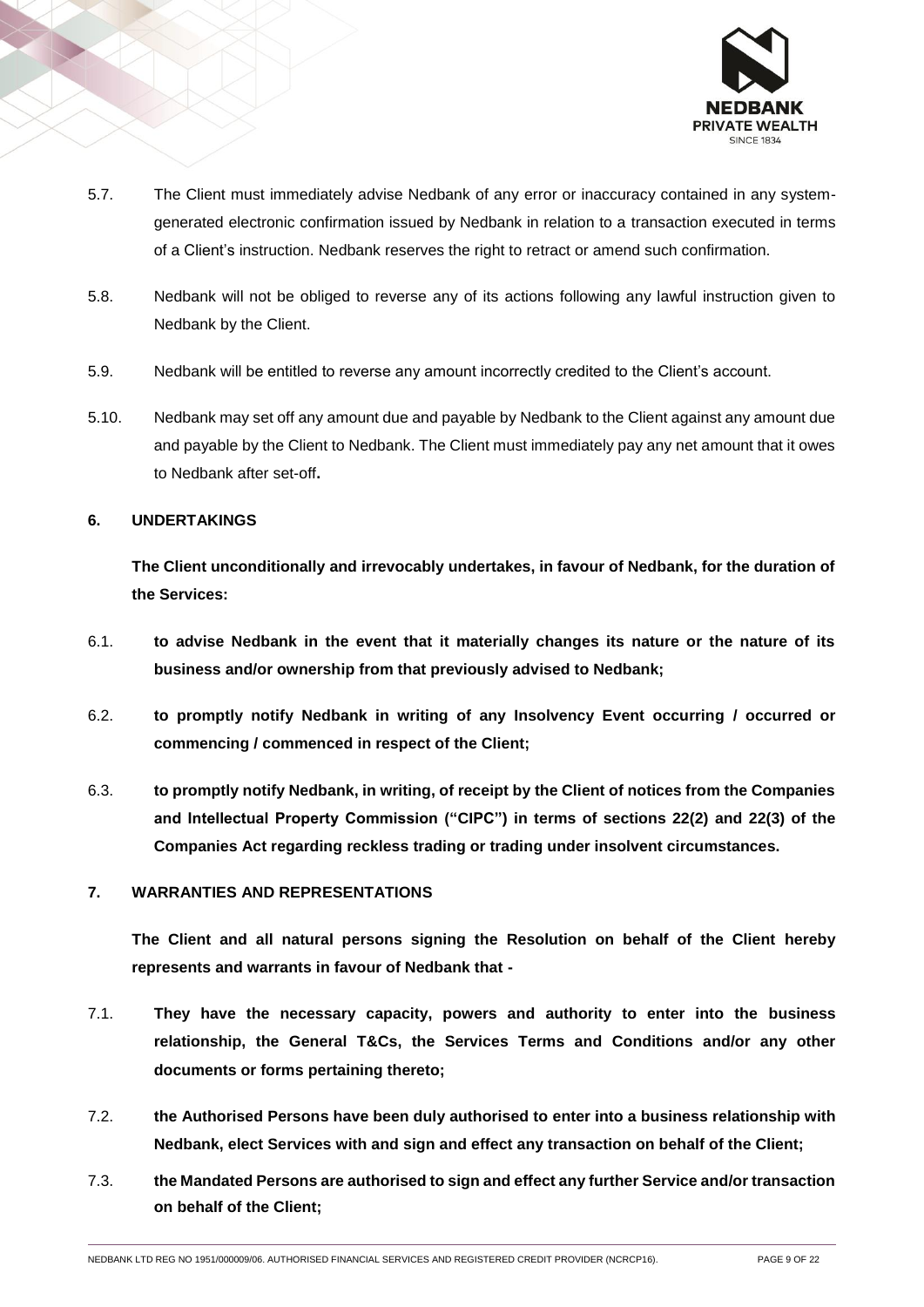

- 7.4. **the Client will not conclude any Sanction Transaction with a person on the Sanctions List or a person located in any Sanctioned Country, and will ensure that the Client's accounts with Nedbank are not used for a Sanctioned Transaction;**
- 7.5. **the Client will for the duration of its business relationship, these General T&Cs and any Services Terms and Conditions, comply with all applicable laws;**
- 7.6. **all information and documentation provided to Nedbank by the Client or by anyone on the Client's behalf concerning the Client or its business is true and correct in all material aspects and is accurate and up-to-date for all purposes, including that of Financial Intelligence Centre Act 38 of 2001, US Foreign Account Tax Compliance Act and/or Common Reporting Standards as specified and required under the Tax Administration Act;**
- 7.7. **to the extent applicable, it will at all times maintain its registration with any applicable registering body, in good standing; and**
- 7.8. **it is not subject to an Insolvency Event.**

# **8. INTELLECTUAL PROPERTY RIGHTS**

- 8.1. Nedbank will, at all times, retain any and all Intellectual Property rights to the Services and other software and documentation used to render the Services.
- 8.2. The Client may not duplicate, reproduce, decompile, reverse-engineer, create derivative works from or in any way tamper with any of Nedbank's Intellectual Property or any device, certificate, software or documentation that may be supplied to it by Nedbank.
- 8.3. The Client represents and warrants that it will, at all times, access and use the Services and perform its obligations under this General T&Cs in a manner that does not constitute an infringement or misappropriation of any Intellectual Property or other proprietary rights of Nedbank or any third party.

### **9. TAX AND COMPLIANCE**

- 9.1. All payments made by the Client shall be without any Tax Deduction, unless a Tax Deduction is required by applicable law.
- 9.2. If a Tax Deduction is required by applicable law to be made by the Client, the amount of the payment due from the Client to Nedbank shall be increased to an amount which (after making any Tax Deduction) leaves an amount equal to the payment which would have been due to Nedbank if no Tax Deduction had been required.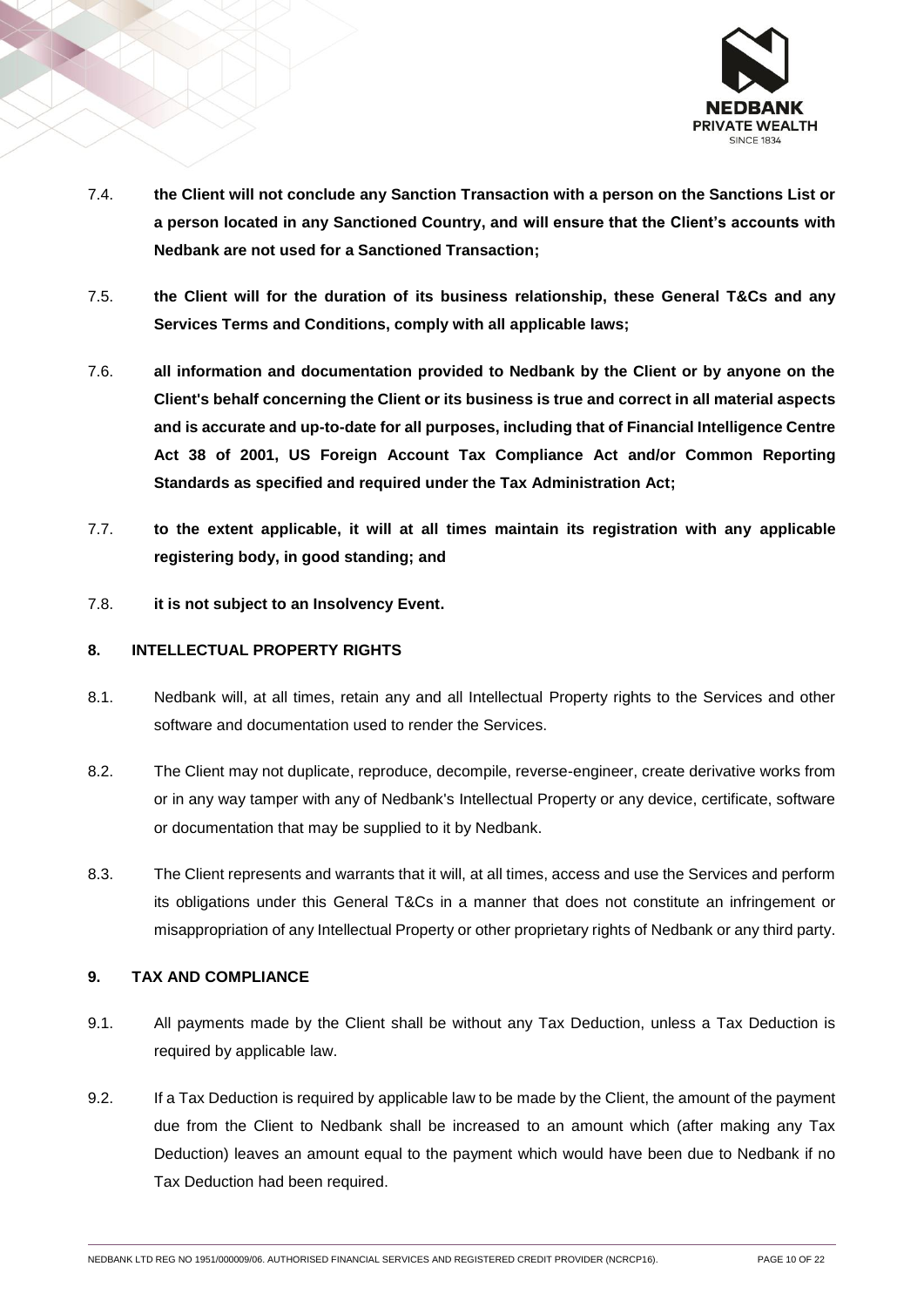

# <span id="page-10-1"></span>**10. SANCTIONS, MONEY-LAUNDERING AND COUNTERTERRORIST FINANCING**

- <span id="page-10-0"></span>10.1. The Client acknowledges and agrees that Nedbank -
- 10.1.1. is obliged to comply with all international and local anti-money-laundering, counterterrorist financing, Sanctions and prohibited-business-activity laws, regulations, policies and requirements;
- 10.1.2. is obliged to conduct the necessary due diligence in respect of all clients and accounts to ensure that they are not on any Sanctions List, not located in any Sanctioned Country and that the Client's accounts are not used to directly or indirectly finance or fund a Sanctioned Transaction;
- 10.1.3. is entitled to screen, verify and process all Client and related information and to monitor all information, instructions and transactions by and on behalf of the Client on a continuous basis.
- 10.1.4. is entitled to immediately close any account used to directly fund or finance a Sanctioned Transaction.
- 10.2. The Client further acknowledges and agrees that –
- 10.2.1. the performance of the obligations as set out in clause [10.1](#page-10-0) above, may result in the prohibition, limitation or delay in the execution of instructions, transactions and Services, and even in the suspension of accounts and the declining or termination of any transaction, Service or the termination of General T&Cs. To the extent permissible in applicable law, Nedbank shall advise the Client of any action it intends to take;
- 10.2.2. Nedbank nor its employees, officers, or directors, shall be liable for any direct, indirect or consequential loss, damage, cost or expense whatsoever that may be suffered or incurred by the Client as a result of, arising from or relating to any such prohibition, limitation, delay, decline or termination due to the implementation of this clause [10.](#page-10-1)

#### **11. PERSONAL INFORMATION**

- 11.1. The Client's privacy is very important to Nedbank and Nedbank will use all reasonable efforts in order to ensure that any information, including personal information provided by the Client, which is collected from the Client or from third parties is processed, transferred and stored in a secure manner.
- 11.2. The Client gives consent to Nedbank to process the Client's personal information in relation to the Client's application for Services from Nedbank, subject to Nedbank's privacy policy and within the parameters of applicable laws.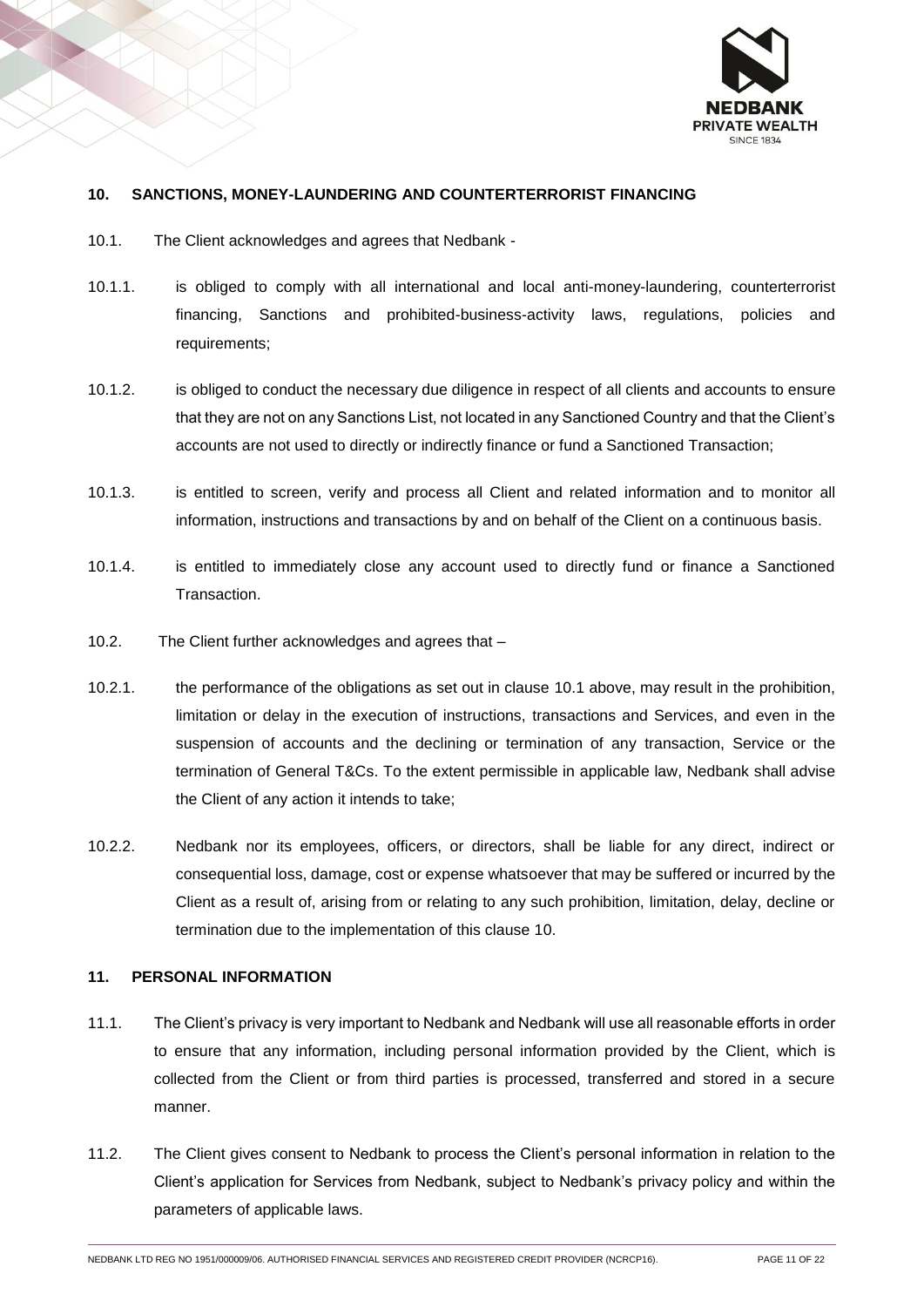

- 11.3. The Client acknowledges and agrees that, subject to applicable laws, -
- 11.3.1. Nedbank may share information concerning the Client's accounts with credit bureaux;
- 11.3.2. credit bureaux may provide a credit profile and possible credit score on the creditworthiness of the Client. The Client has the right to contact such credit bureaux to have its credit record disclosed and to correct any inaccurate information
- 11.4. The Client acknowledges and consents thereto that Nedbank may:
- 11.4.1. make enquiries to confirm and verify information provided by the Client to Nedbank and generally making whatever enquiries it deems necessary, for purposes of providing Services to the Client, from any source whatsoever;
- 11.4.2. seek information from any credit bureau when assessing the Client's application and at any time during the existence of the business relationship and these General T&Cs;
- 11.4.3. process the Personal Information of the Client to enter into the business relationship, and for purposes of maintaining and providing Services to the Client, including any benefits attached to the Services and complying with the instructions of the Client;
- 11.4.4. disclose the Personal Information of the Client to persons involved in providing the whole or any aspect of the Services;
- 11.4.5. disclose the Personal Information of the Client contained in the application form, and any other documentation in relation to any of the Client's accounts to other persons in Nedbank, if the Client has taken up or applied for any Service at any other entity within Nedbank in order for such entities to assess, monitor and market to the Client application and in order to comply with applicable laws related to customer due diligence in that jurisdiction;
- 11.4.6. process and disclose the Client's Personal Information for purposes of the prevention, detection and reporting of *inter alia* fraud and criminal activities, the identification of the proceeds of unlawful activities and the combating of money laundering activities;
- 11.4.7. transfer the Client's Personal Information cross-border, to the extent required to provide the Services to the Client or fulfil any of the Client's instructions to Nedbank, to a third party with whom Nedbank has entered into appropriate confidentiality undertakings for the Processing of the Personal Information by that third party;
- 11.4.8. process and report on the Personal Information of the Client to comply with an obligation imposed by applicable laws on Nedbank; and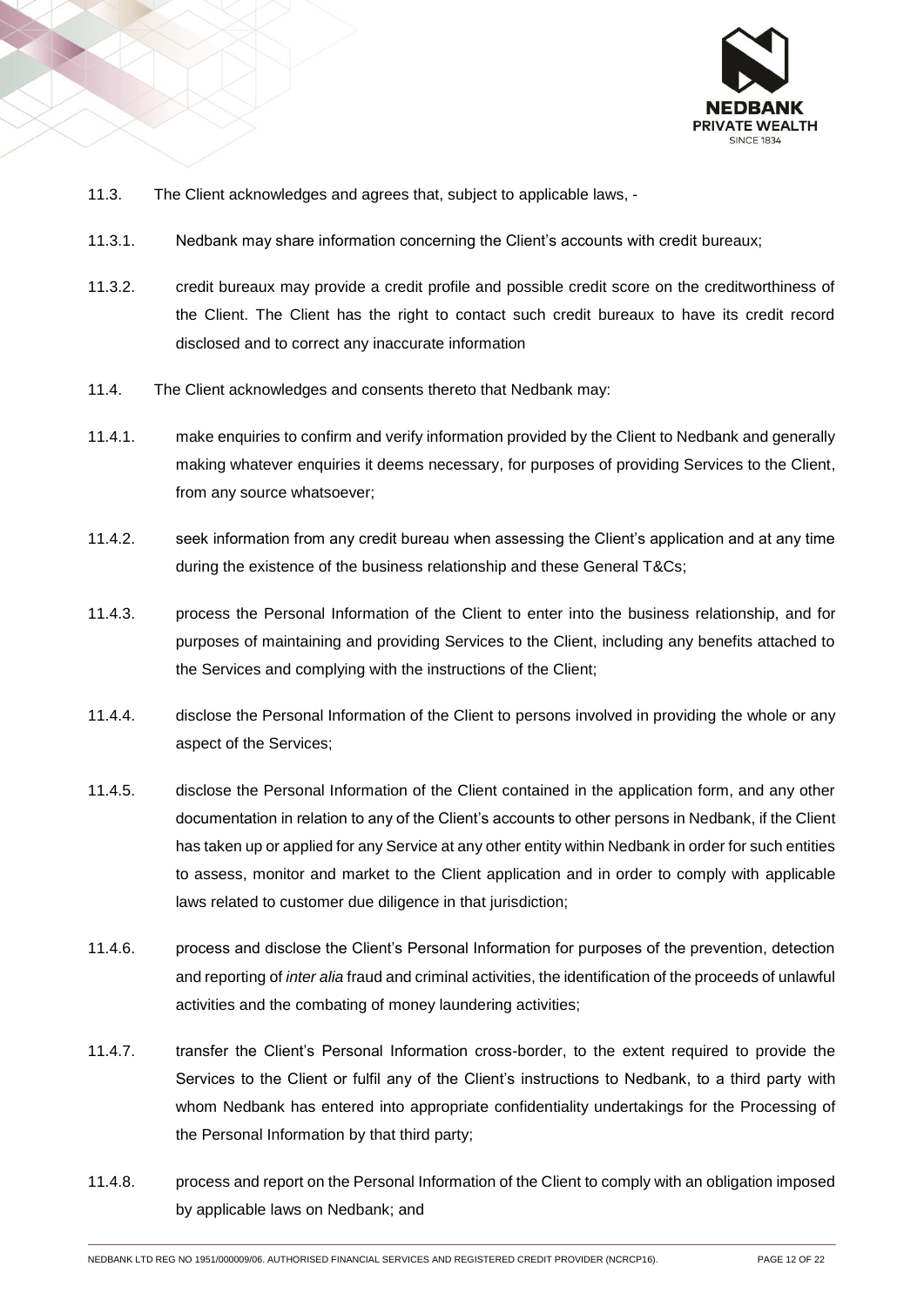

- 11.4.9. provide the Client's financial information to any person who has agreed to provide security for the indebtedness of the Client;
- 11.4.10. Nedbank may in terms of South African tax legislation provide the South African Revenue Service with Client information and may exchange information with tax authorities of other countries.
- 11.5. The Client gives Nedbank the right to:
- 11.5.1. Collect the Client's personal information from third parties when reasonably necessary and/or if it is impracticable to collect the data directly from the Client.
- 11.5.2. Process the Client's personal information for purposes of complying with any legislative or regulatory requirements.
- 11.5.3. Transfer and/or process the Client's personal information outside the Republic of South Africa, where necessary, on condition that such transfer and/or processing is subject to applicable laws, binding corporate rules or any binding agreement.
- 11.5.4. Process the Client's special personal information (such as race, ethnic origin, biometric information or alleged criminal behaviour), only where necessary and subject to Nedbank's privacy policy and applicable laws.
- 11.6. The Client has the right to:
- 11.6.1. Request confirmation from Nedbank, free of charge, whether or not Nedbank holds the Client's personal information.
- 11.6.2. Request the record or a description of the Client's personal information held by Nedbank.
- 11.6.3. Request information about all third parties who have, or have had, access to the Client's personal information.
- 11.6.4. Correct or delete the Client's personal information.
- 11.6.5. Withdraw the Client's consent at any time by providing notice to Nedbank.
- 11.6.6. Object to the Client's personal information to be held by Nedbank.
- 11.6.7. Lay a complaint with the Information Regulator regarding the Client's personal information in terms of the Protection of Personal Information Act at: Address: JD House, 27 Stiemens Street, Braamfontein, Johannesburg, 2001 Web: <https://www.justice.gov.za/inforeg/index.html> Email: [complaints.IR@justice.gov.za](mailto:complaints.IR@justice.gov.za)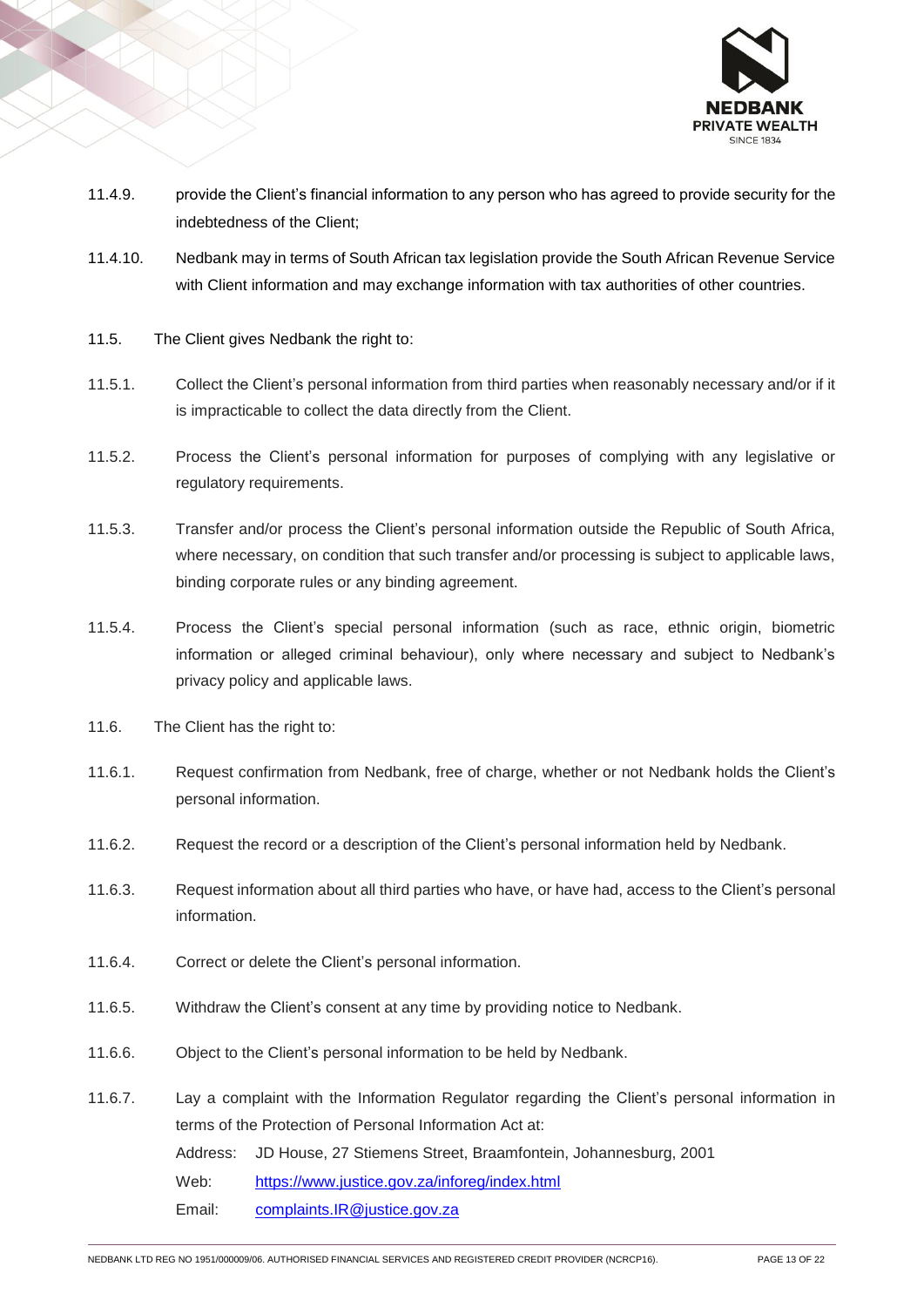

# **12. EVENTS BEYOND THE CONTROL OF NEDBANK**

- 12.1. Nedbank will not liable for delays or failure to perform any of its obligations in terms of the General T&Cs resulting from acts beyond the reasonable control of Nedbank. Such acts include, without limitation, acts of God, strikes, lockouts, riots, acts of war, civil disorder, rebellions or revolutions in any country, epidemics, acts of terrorism, vandalism or sabotage, governmental regulations imposed after the fact, communication line failures, power and telecommunications failures, earthquakes, fire, floods or other disasters ("Force Majeure Event").
- 12.2. If Nedbank is affected by a Force Majeure Event, where possible, it will notify the other Party thereof.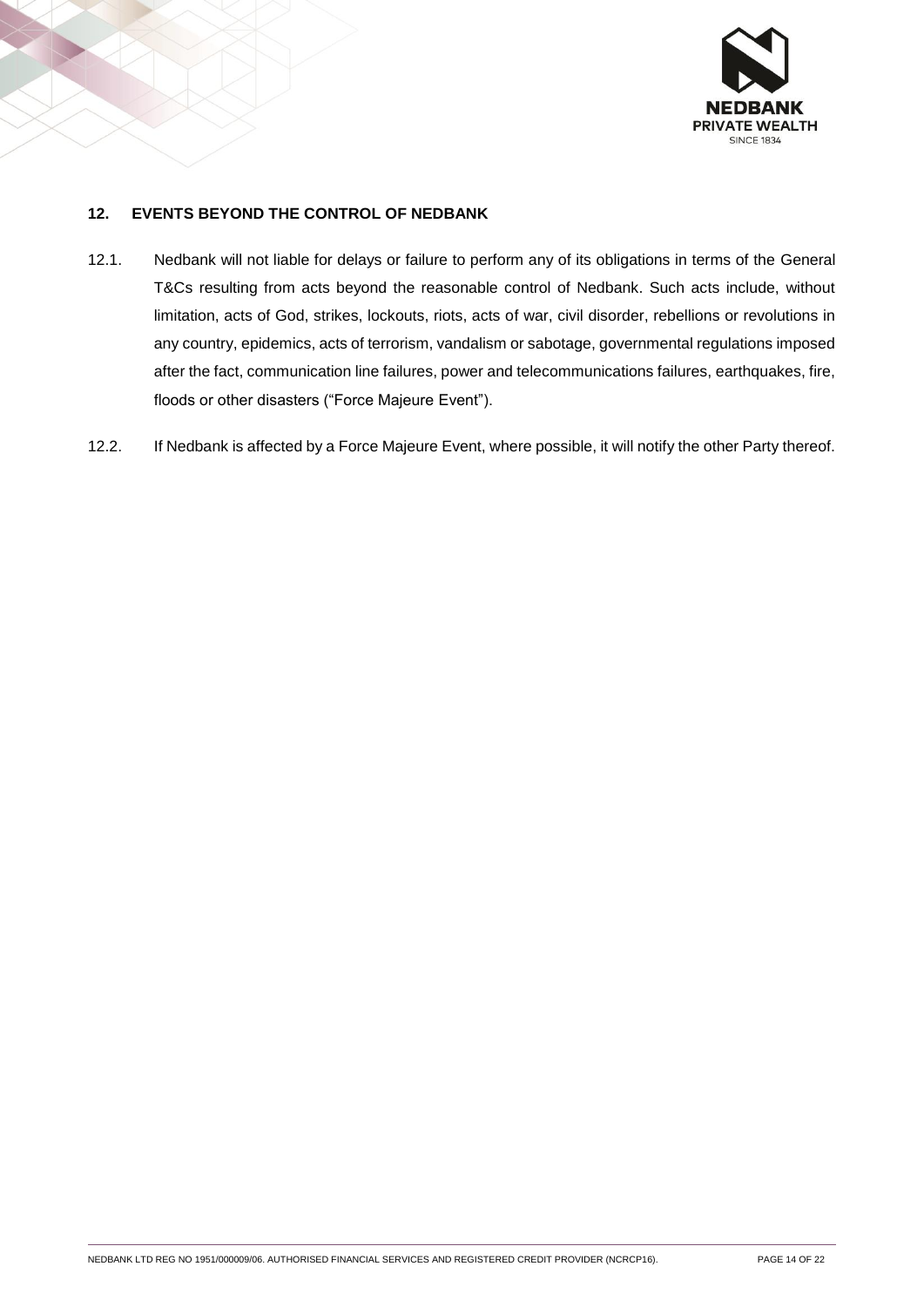

#### **13. TERMINATION**

- 13.1. The Client may terminate the business relationship at any time, without giving Nedbank notice.
- 13.2. Nedbank may immediately freeze or suspend, or modify or restrict the Services and terminate the business relationship at any time without prior notice to the Client, due to the following circumstances:
- 13.2.1. Nedbank being compelled to do so by law.
- 13.2.2. Nedbank having reasonable suspicion that a Nedbank account linked to the Services is being used for illegal or unlawful or fraudulent purposes.
- 13.2.3. The Client's conduct resulting in a breach of Nedbank's regulatory obligations.
- 13.3. Nedbank will give the Client reasonable notice if it wants to freeze or suspend, modify or restrict the Services and terminate the business relationship, due to the following circumstances, as determined at Nedbank's sole discretion:
- 13.3.1. Nedbank being compelled to do so by law.
- 13.3.2. Reputational risks or operational or business reasons.
- 13.3.3. The Client no longer qualifying for the Services according to Nedbank's product specifications.
- 13.3.4. The Client breaching any of the General Terms and Conditions or Service Terms and Conditions.
- 13.3.5. The Client breaching any other agreement with Nedbank.
- 13.3.6. Nedbank providing the Services in terms of this agreement becoming uneconomical or commercially impractical or if Nedbank is unable to continue providing the Services, for whatever reason.
- 13.4. **Nedbank is not liable for any loss incurred as a result of the freezing or suspension, modification or restriction of the Services and termination of the business relationship.**

#### **14. NO LIABILITY AND INDEMNITY**

14.1. **Except to the extent that Nedbank acted with gross negligence or fraudulent intent, Nedbank shall not be liable for, and the Client specifically indemnifies Nedbank against and holds it**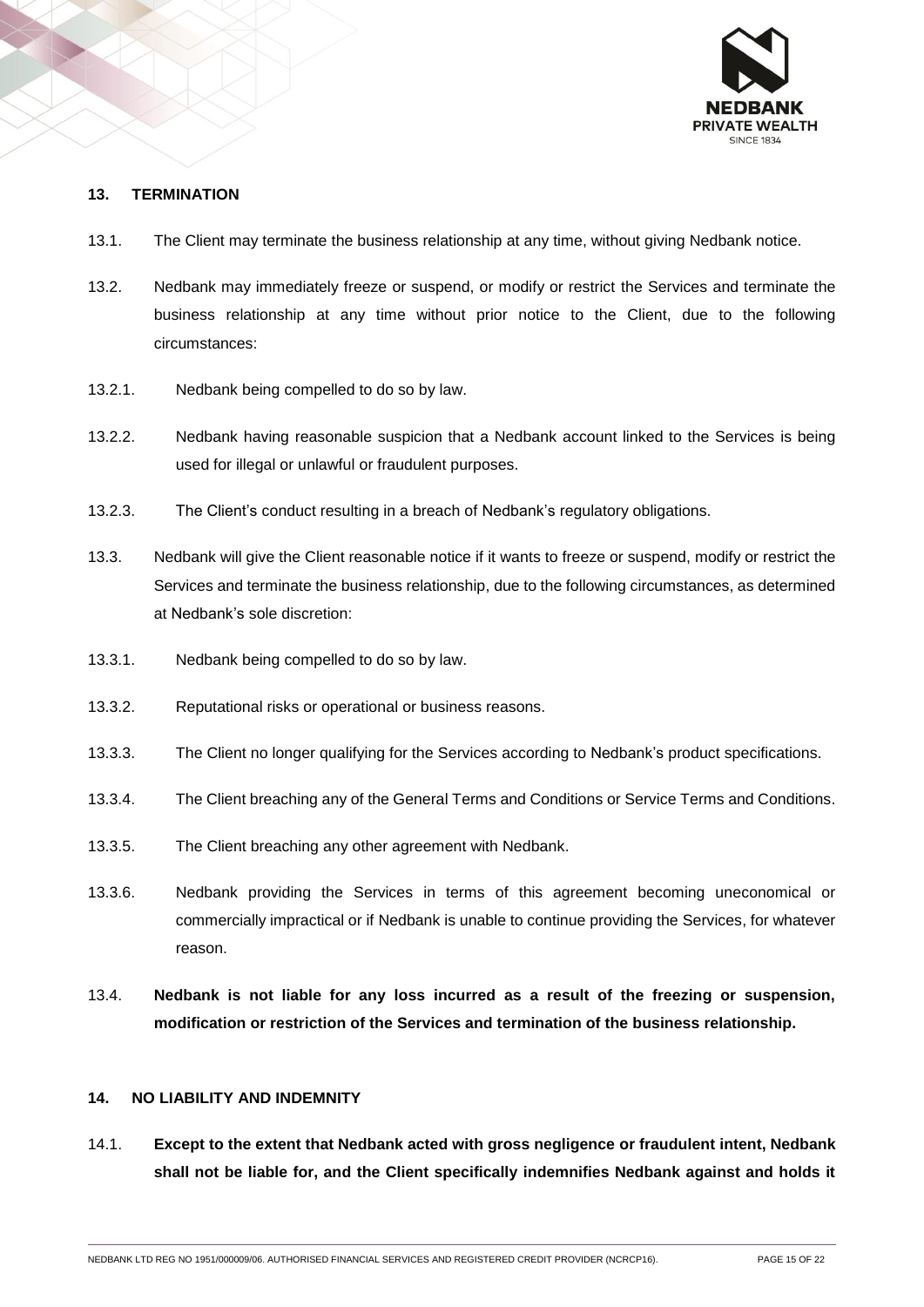

**harmless from all demands, claims, actions, losses and damage of whatever nature that may be brought against Nedbank or that Nedbank or the Client may suffer or incur arising from:**

- 14.1.1. **incorrect information furnished by the Client or on the Client's behalf; and**
- 14.1.2. **the use of any Service and/or the breach of the provisions of the General T&Cs and the Services Terms and Conditions by the Client (whether acting personally or through any Authorised Person or Mandated Person);**
- 14.1.3. **any theft, fraud or other unlawful activity or any negligent, wilful or fraudulent misconduct of the Client, any Authorised Person or Mandated Person,**
- 14.1.4. **any costs incurred by Nedbank in enforcing any provision of the General T&Cs, the Services Terms and Conditions or costs incurred in defending any legal action brought against Nedbank as a result of the Client having access to the Services;**
- 14.1.5. **any instruction provided by the Client to Nedbank, including without limitation any incorrect, illegible, incomplete or inaccurate information or data;**
- 14.1.6. **any inadvertent delays in accessing or using the Services;**
- 14.1.7. **any use, misuse, abuse or possession of any software used to access the Services including, without limitation, any operating system software, browser software, third-party software or any other software packages or programs;**
- 14.1.8. **any unauthorised or unlawful access to the Client's accounts or data or any loss, destruction or theft of or damage to any of the Client's or Nedbank's data or equipment;**
- 14.1.9. **any fluctuation in exchange rates, interest rates or values applicable to foreign exchange transactions, money market transactions or any other transaction conducted through the use of the Services;**
- 14.1.10. **the Client's failure to comply with any of the Client's obligations set out in the General T&Cs, the Services Terms and Conditions together with any banking and security procedures specified by Nedbank, including its security and technical procedures and requirements;**
- 14.1.11. **malfunctions, distortion, interruptions, failure, system glitches, bugs or defects or the unavailability of any hardware, software or equipment, communication links, third-party facilities or systems, or any security breaches caused by the Client or a third party or the inability of a third party to process a transaction;**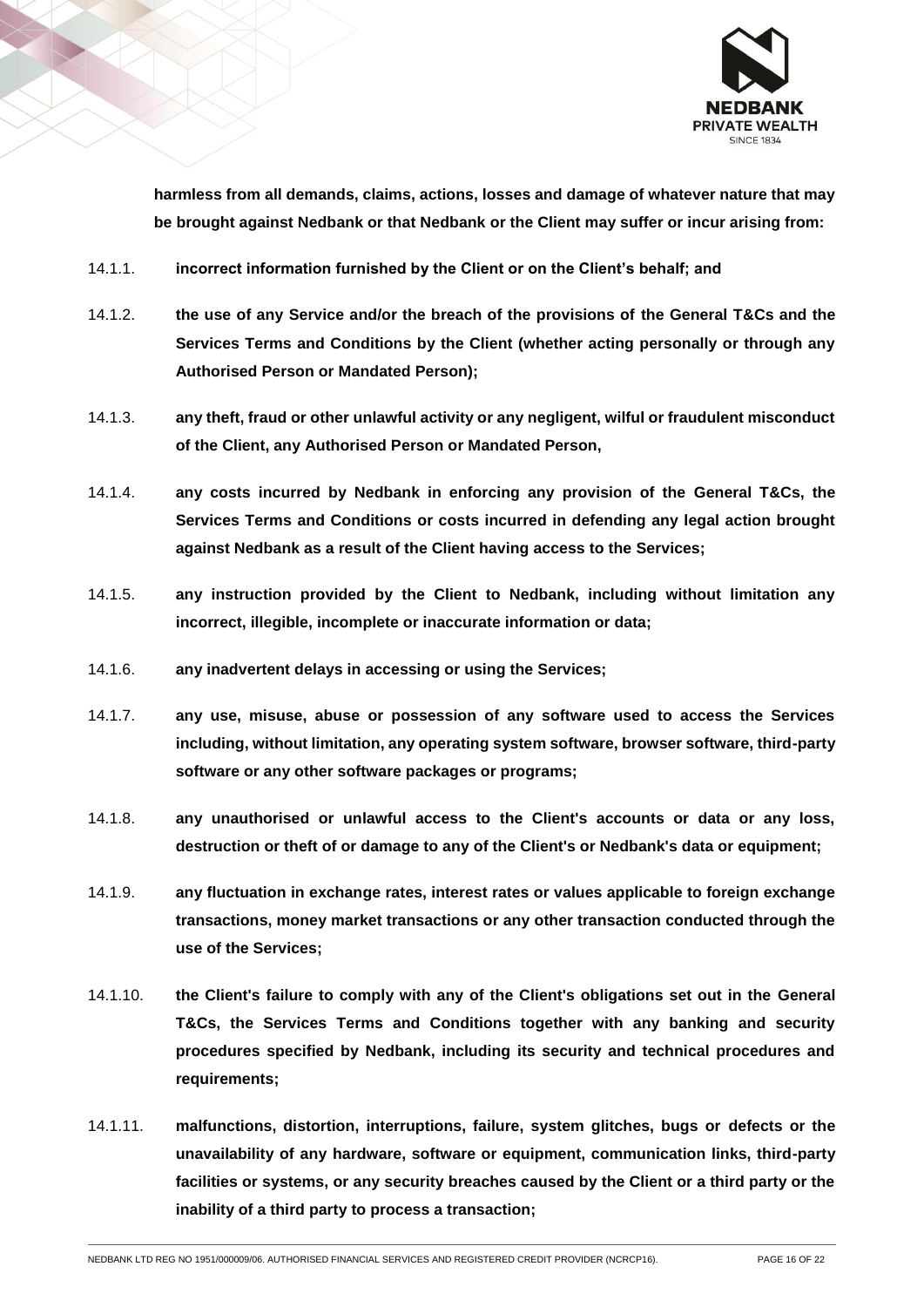

- 14.1.12. **a network breakdown, system failure or equipment malfunction, or by the destruction of or damage to facilities of the Client caused by power failures or similar occurrences;**
- 14.1.13. **false, fraudulent or altered instructions, mandates, consents, commitments and the like that are alleged to be given by the Client by any means whatsoever;**
- 14.1.14. **misplacement or loss of any instructions or notices sent to Nedbank by electronic means and delay in acting within a reasonable period upon any instruction or notices sent to Nedbank by electronic means;**
- 14.1.15. **any lack of or defect in authority by the Client to represent or act on behalf of any third party for the purposes of the General T&Cs or the Services Terms and Conditions;**
- 14.1.16. **the Client acting outside of the mandate of a third party's authority.**
- 14.1.17. **the Client's use of an Electronic Signature to sign forms and accept these General T&Cs.**
- 14.2. **The Client acknowledges that –**
- 14.2.1. **there are inherent shortcomings in telephonic, fax and/or email instructions (such as that it can be delayed, mislaid, tampered with, intercepted, abused, be illegible or fraudulently used by outsiders, or that there can be other security breaches); and**
- 14.2.2. **Nedbank cannot verify that any instruction sent by these means has indeed been sent by the Client; and**
- 14.2.3. **Nedbank is under no obligation to confirm receipt of any instructions by telephone, fax or email, and the Client remains responsible for ensuring that instructions are received by Nedbank correctly and timeously.**
- 14.3. **The Client therefore indemnifies Nedbank and/or employees against any loss or damage caused directly or indirectly by instructions given by telephone, fax and/or email, including loss or damage brought about by or in relation to, among others, events beyond Nedbank's control, malfunctions, delays in the execution of instructions and failures or the unavailability of any hardware, software or equipment.**
- 14.4. **To the extent permissible in law –**
- 14.4.1. **any demand, claim or action arising against Nedbank in connection with these General T&Cs, the Services Terms and Conditions and/or any Services (whatever the basis of the claim) will be limited to claims for direct damage only; and**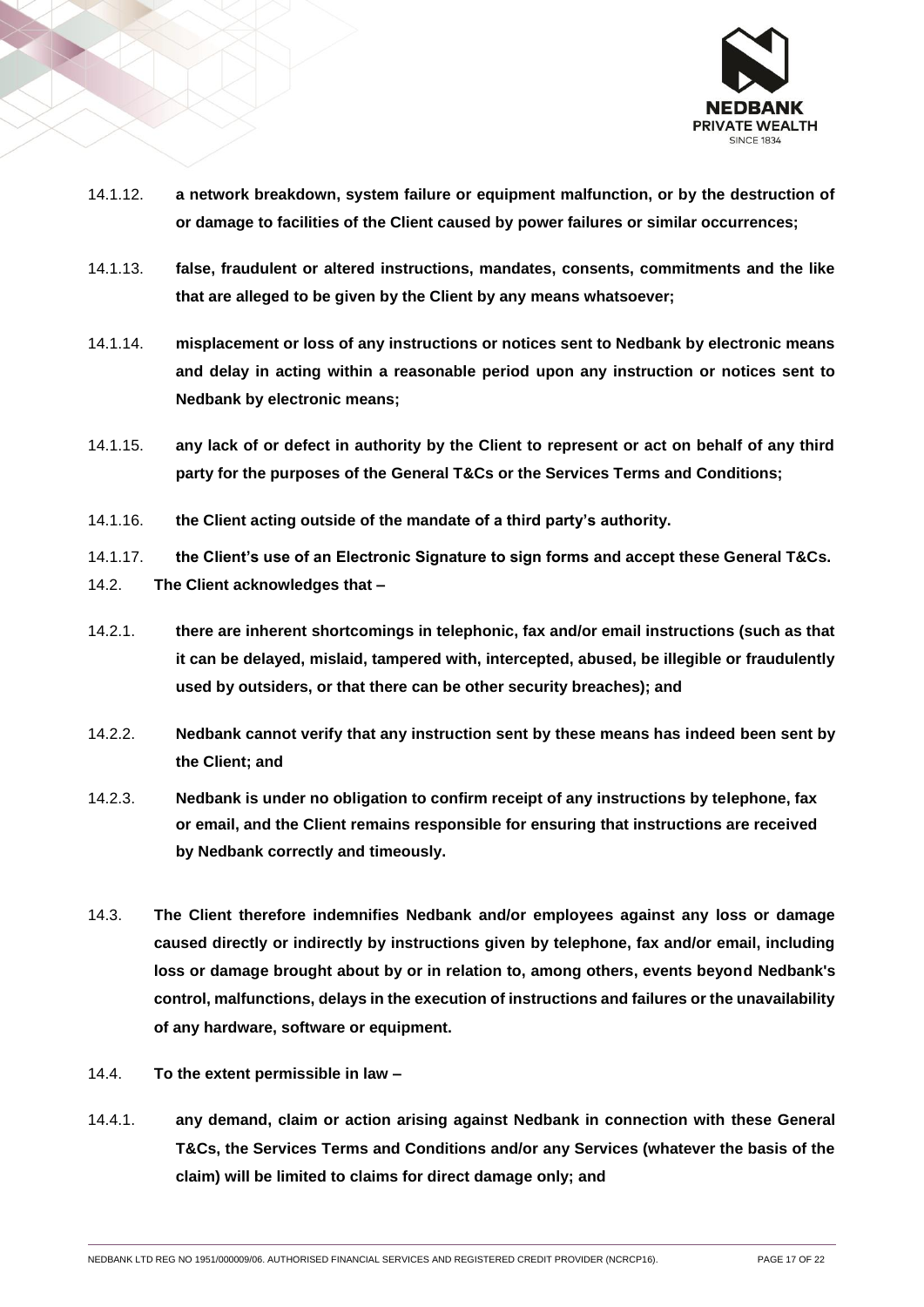

- 14.4.2. **Nedbank shall not be liable for any special, indirect or consequential damage of whatever nature.**
- 14.5. **Except to the extent that Nedbank acted with gross negligence or fraudulent intent, Nedbank shall not be liable for any direct, indirect, special, incidental or consequential losses or damages which the Client may suffer or incur for any reason whatsoever.**

#### **15. BREACH**

To the extent that the NCA does not apply, where a breach of any of the General T&Cs and/or the Services Terms and Conditions occur, without limiting any other right Nedbank may have, Nedbank may, at its sole discretion:

- 15.1. claim specific performance;
- 15.2. terminate any applicable Service;
- 15.3. suspend the availability of any one or more of the Services;
- 15.4. conduct an immediate review of the Client's obligations to Nedbank, in which event the Client must supply Nedbank with any documentation or information required to complete this review;
- 15.5. restrict the Client's access to the Services to limits considered acceptable by Nedbank;
- 15.6. increase the interest rate applicable to one or more of the Services, which increased rate will not exceed the default interest rate;
- 15.7. require that the Client supply sufficient additional security (which the Client will be obliged to provide within the period set out in the relevant notice); and/or
- 15.8. do any combination of any of the above.

# **16. ADDRESSES FOR DELIVERING CORRESPONDENCE, LEGAL NOTICES AND PROCESS (***DOMICILIUM CITANDI ET EXECUTANDI***)**

- 16.1. The Parties choose the following addresses as their address for the service of all notices and processes and execution in connection with the General T&Cs.
- 16.1.1. For Nedbank:135 Rivonia Road, Sandown, Sandton 2196
- 16.1.2. For the Client: the last physical address supplied by the Client.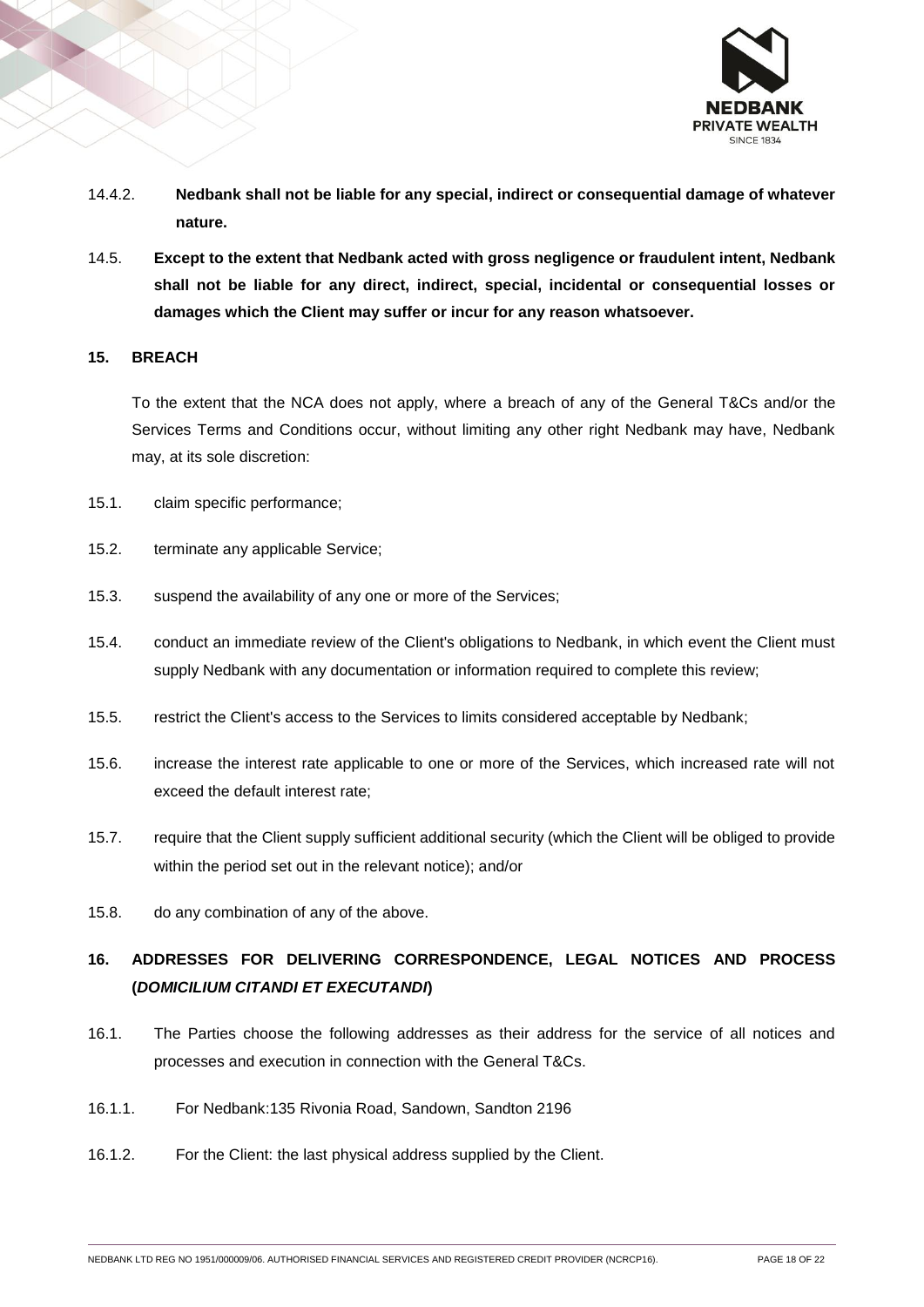

which addresses may be changed to any other physical address in South Africa by not less than 10 Business Days' prior written notice to the other Parties.

- 16.2. All notices addressed to any of the Parties at its latest address notified by it to the other Parties will be deemed to have been received, unless the contrary is proved:
- 16.2.1. on the date of delivery if delivered by hand; or
- 16.2.2. 10 Business Days after the date of posting if sent by prepaid registered post;
- 16.3. Any communication, with the exception of court process documentation, required or permitted to be given will be valid and effective only if in writing but it will be competent to communicate by e-mail by sending an email to the Party's last known email address. The Parties agree that they may correspond via email during the currency of this agreement for routine operational reasons, but that no formal notice, demand or request required in terms of this agreement may be given or concluded via email.

#### **17. GENERAL**

- 17.1. The Client will not cede assign or transfer the benefits or obligations of all or any part of these General T&Cs to any other party without obtaining the prior written consent of Nedbank.
- 17.2. Nedbank may cede and/or delegate any or all of its rights and/or obligations under the General T&Cs to any third party. The Client consents to any splitting of claims that arises or may arise as a result of such cession and/or delegation.
- 17.3. The General T&Cs are deemed to be, in respect of each part, entire, separate, severable and separately enforceable in the widest sense from the Services Terms and Conditions. Should any provision be found by any competent court to be defective or unenforceable for whatever reason, the remaining provisions will continue to be of full force and effect.
- 17.4. Any provision of, or the application of any provision of the General T&Cs that is void, illegal or unenforceable in any jurisdiction does not affect the validity, legality or enforceability of that provision in any other jurisdiction or of the remaining provisions in that or any other jurisdiction.
- 17.5. Any provision of the General T Cs that contemplates performance or observance of any of the Parties' obligations contained herein subsequent to any cancellation or termination thereof will survive any cancellation or termination of the General T&Cs and will continue to be of full force.
- 17.6. No failure or delay by Nedbank in exercising any right, power or privilege under the General T&Cs will operate as a waiver thereof, nor will any single or partial exercise of any right, power or privilege preclude any other or further privilege thereof or the exercise of any other right, power or privilege.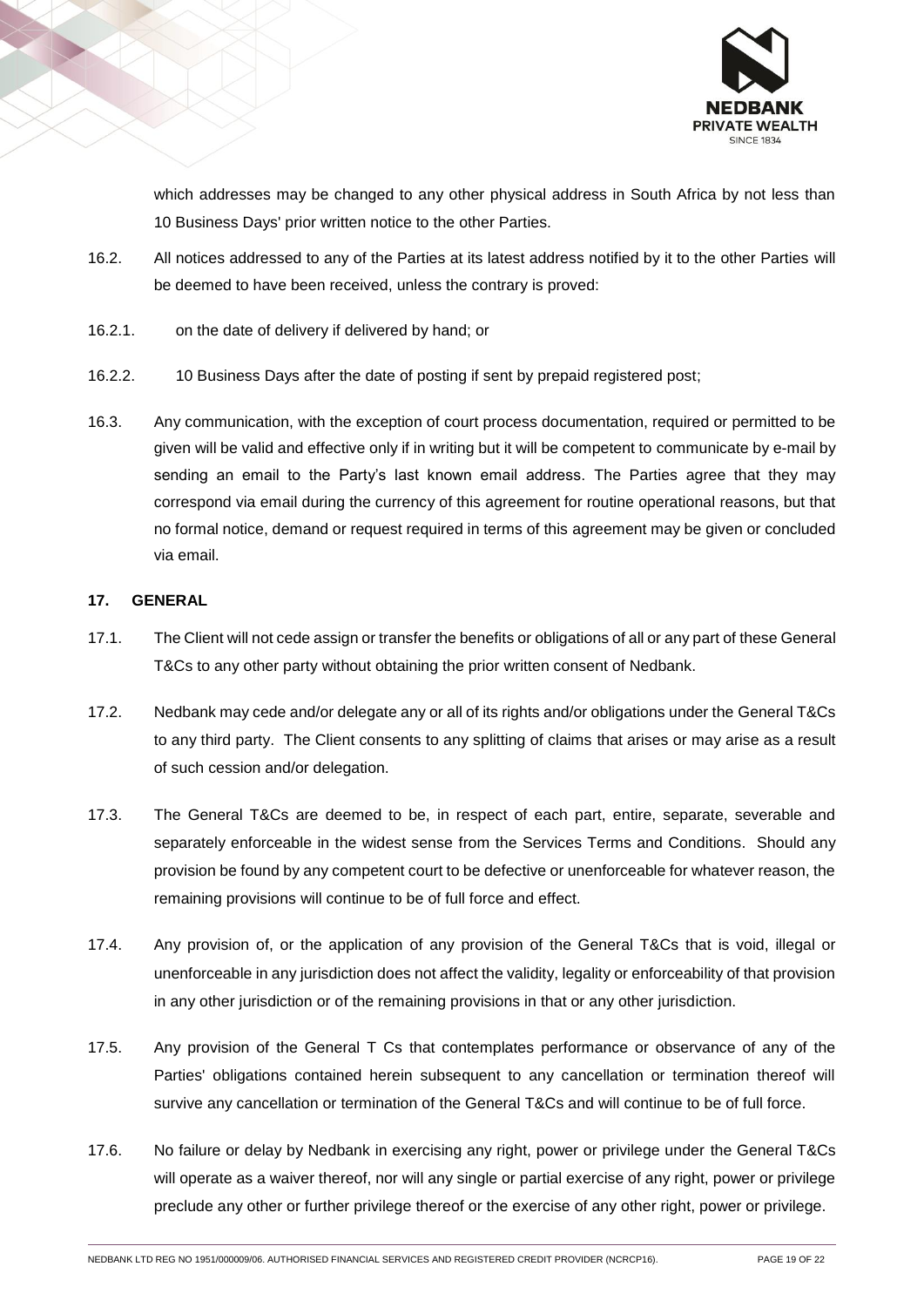

- 17.7. The General T&Cs may be executed in one or more counterparts, each of which is deemed to be original, and all of which together constitute one and the same agreement at date of signature of the Party last signing one of the counterparts.
- 17.8. The business relationship and General T&Cs are governed by and must be construed in accordance with the laws of the Republic of South Africa
- 17.9. The Client irrevocably waives any immunity in respect of its obligations under the General T&Cs or any Service that it may acquire from the jurisdiction of any court or any legal process for any reason including the service of notice, attachment before judgment, perfection or execution.
- 17.10. The use of any expression in the General T&Cs covering a process available under South African law, (without limitation *eiusdem generis*) shall, if the Client is subject to the law of any other jurisdiction, be construed as including any equivalent or analogous proceedings under the law of such other jurisdiction.
- 17.11. The General T&Cs constitute the whole of the agreement between the Parties relating to the subject matter thereof and, save as otherwise provided therein, no amendment, alteration, addition, variation or cancellation will be of any force or effect, unless it is in writing and it has been agreed to by the Parties thereto acting through their duly authorised representatives.
- 17.12. To the extent permissible in law, and except to the extent that the NCA applies, all legal fees, costs, charges and disbursements (on a scale as between an attorney and own client) incurred by Nedbank in enforcing any of the provisions of the General T&Cs , tracing the Client and/or in collecting or endeavouring to collect all or any amounts payable by the Client to Nedbank in terms of the General T&Cs or otherwise, and all collection commissions and fees and charges of a like nature, will be for the account of the Client and will be payable on demand.
- 17.13. The nature and amount of the Client's obligation and the applicable interest rate will be determined and proved by a certificate or any other written evidence ('Certificate') purporting to have been signed by a Nedbank manager whose capacity or authority does not have to be proved. Unless the contrary is proved, the Certificate will on the production thereof be binding and be prima facie proof of the content thereof and of the fact that the amount is due and payable. The Certificate will be valid as a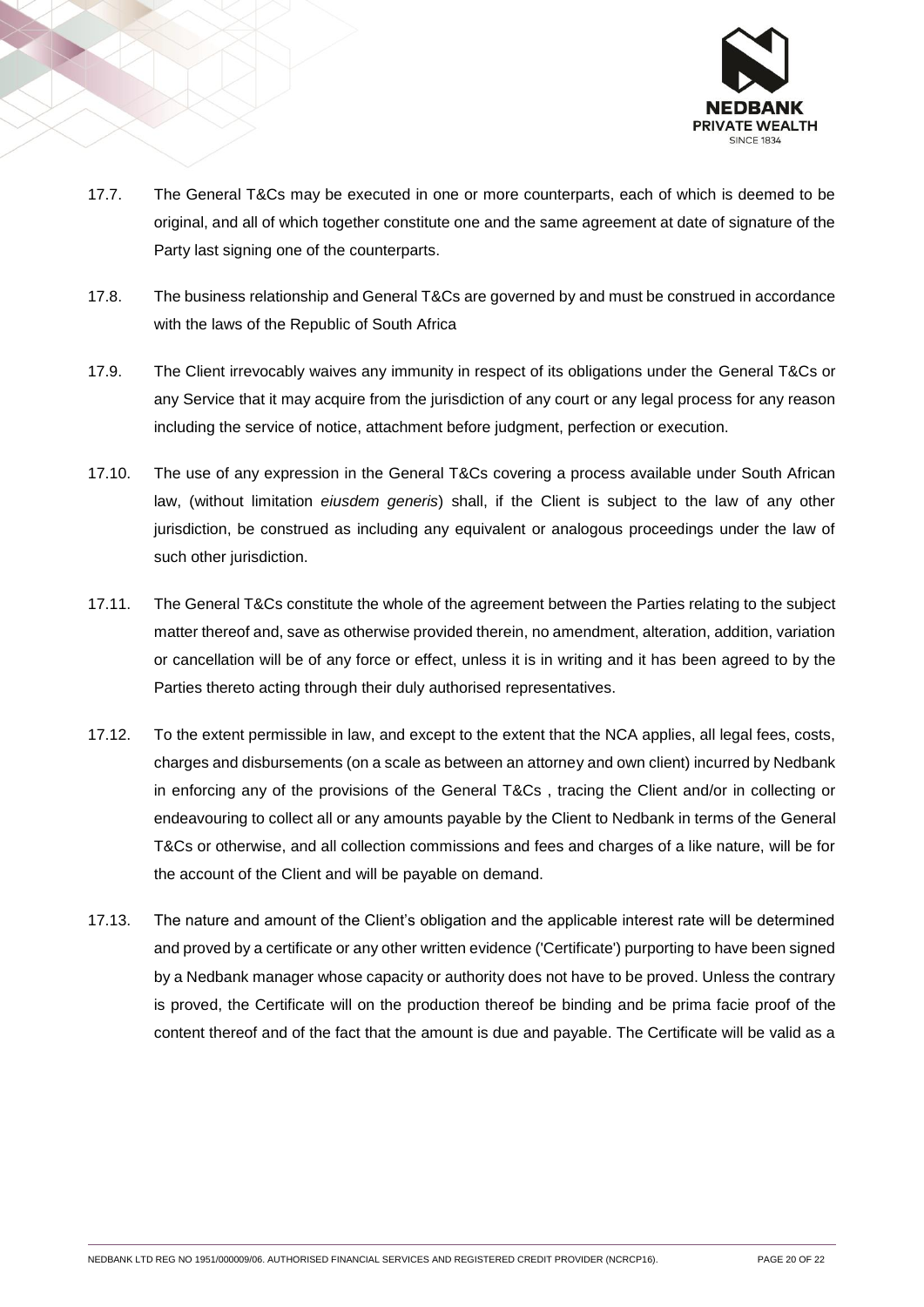

liquid document (alternatively proof of a liquidated amount) in any competent court or for any other purpose.

# **18. SIGNATURE**

- 17.1. The Client and Authorised Person(s) (*where applicable)* are required to sign the Client Information Form and where applicable the application for Service(s) before a business relationship will be established.
- 17.2. The Client and Authorised Person(s) may elect to use a handwritten or Electronic Signature to effect 17.1 above.
- 17.3. Where the Client is a juristic person, the natural person(s) authorised to sign the Resolution may elect to use a handwritten or Electronic Signature to sign the Resolution.
- 17.4. All natural persons authorising a Resolution will receive a notification on his/her mobile phone and will be required to select YES to the notification.
- 17.5. By selecting YES and signing the Client Information form the Client and Authorised Person(s) where applicable agree to be bound by these General T&Cs.
- 17.6. Where applicable, the Authorised Person(s) will be required to accept their appointment as Authorised Person(s) using a handwritten or Electronic Signature.
- 17.7. Where the Client and the Authorised Person(s) elect to use an Electronic Signature, he/she/they will be required to select YES to the notification received on their mobile phone.
- 17.8. By selecting YES timeously, the Client:
- 17.8.1 indicates the intention to enter into a business relationship with Nedbank;
- 17.8.2 accepts these General T&Cs;
- 17.8.3 agrees to proceed with the application(s) for Service(s).
- 17.9. By selecting NO or not responding timeously, the Client:
- 17.9.1 indicates the intention not to enter into a business relationship with Nedbank;
- 17.9.2 the application(s) for Service(s) will lapse;
- 17.10. The Client and Authorised Person(s) agree that the Electronic Signature will be the legally binding equivalent of a handwritten signature and that the Electronic Signature will have the same validity and meaning as a handwritten signature.
- 17.11. The Client and Authorised Person(s) (where applicable) may not at any time in the future repudiate the Electronic Signature or claim that it is not legally binding.